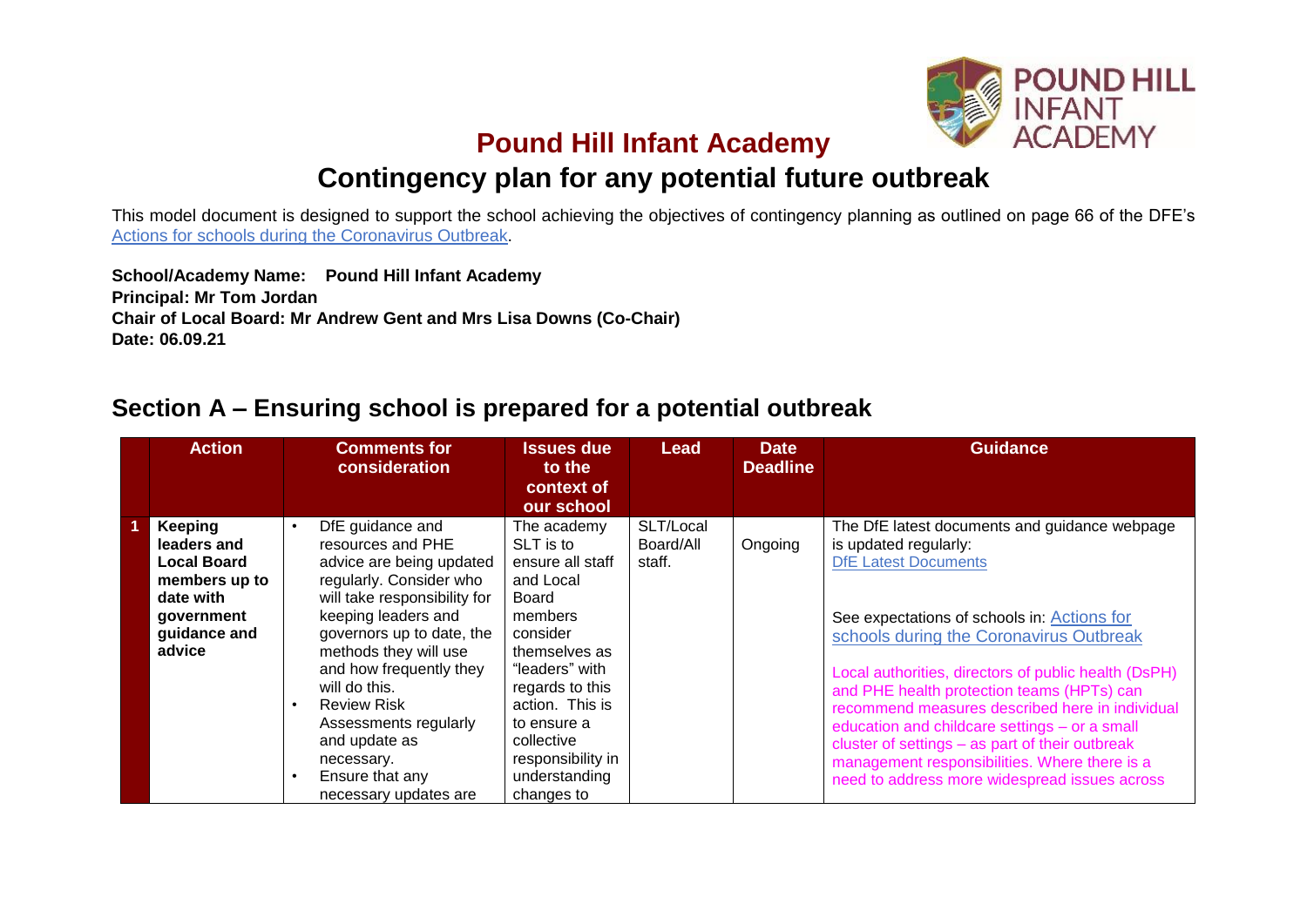|                |                       | made to published             | government       |           |         | an area, ministers will take decisions on an area-    |
|----------------|-----------------------|-------------------------------|------------------|-----------|---------|-------------------------------------------------------|
|                |                       | information regarding         | guidance.        |           |         | by-area basis.                                        |
|                |                       | remote education              |                  |           |         |                                                       |
|                |                       | Ensure that a                 | All staff are to |           |         |                                                       |
|                |                       | contingency plan exists       | actively engage  |           |         |                                                       |
|                |                       | and has been checked          | in reviewing the |           |         |                                                       |
|                |                       | for how the school would      | academy risk     |           |         |                                                       |
|                |                       | operate if there was an       | assessments      |           |         |                                                       |
|                |                       | outbreak in the school or     | and update       |           |         |                                                       |
|                |                       | local area to help break      | accordingly.     |           |         |                                                       |
|                |                       | chains of transmission.       |                  |           |         |                                                       |
|                |                       | <b>Contingency plans</b>      | Such reviews     |           |         |                                                       |
|                |                       | should highlight:             | and updates      |           |         |                                                       |
|                |                       | - the types of measures       | should always    |           |         |                                                       |
|                |                       | that the school should be     | consider the     |           |         |                                                       |
|                |                       | prepared for                  | age profile of   |           |         |                                                       |
|                |                       | - who can recommend           | pupils and       |           |         |                                                       |
|                |                       | these measures and where      | ensure it is     |           |         |                                                       |
|                |                       | - when measures should        | clear for all    |           |         |                                                       |
|                |                       | be lifted                     | members of the   |           |         |                                                       |
|                |                       | - how decisions are made      | academy          |           |         |                                                       |
|                |                       |                               | community to     |           |         |                                                       |
|                |                       |                               | understand       |           |         |                                                       |
|                |                       |                               | (40% EAL).       |           |         |                                                       |
|                |                       |                               |                  |           |         |                                                       |
| $\overline{2}$ | <b>Ensure control</b> |                               | The risk of      | All staff | Ongoing | <b>Comply with Government Health and Safety</b>       |
|                | measures are          | Now that social distancing    | transmission     |           |         | Guidance - Staff should be aware and are aware        |
|                | in place to           | and bubbles are no longer     | between pupils   |           |         | of the COVID-19: cleaning of non-healthcare           |
|                | avoid school or       | recommended in schools,       | and staff is     |           |         | settings HYPERLINK                                    |
|                | local outbreaks       | ensure the following          | increased, with  |           |         | "https://www.gov.uk/government/publications/covid-    |
|                |                       | measures are adhered to:      | a change to      |           |         | 19-decontamination-in-non-healthcare-                 |
|                |                       |                               | government       |           |         | settings"outside the home which should be             |
|                |                       | <b>Hand hygiene:</b>          | guidance.        |           |         | followed in the event of a suspected or confirmed     |
|                |                       |                               |                  |           |         | case                                                  |
|                |                       | Frequent and thorough hand    | Year groups      |           |         |                                                       |
|                |                       | cleaning is regular practice. | are spending     |           |         | If you have called the DfE helpline and a Director of |
|                |                       | The school ensures that       | more time        |           |         | Public Health (DsPH) or a Health Protection Team      |
|                |                       | pupils clean their hands      | together in the  |           |         | (HPT) subsequently judges that additional action      |
|                |                       |                               | academy day      |           |         | should be taken because they have assessed that       |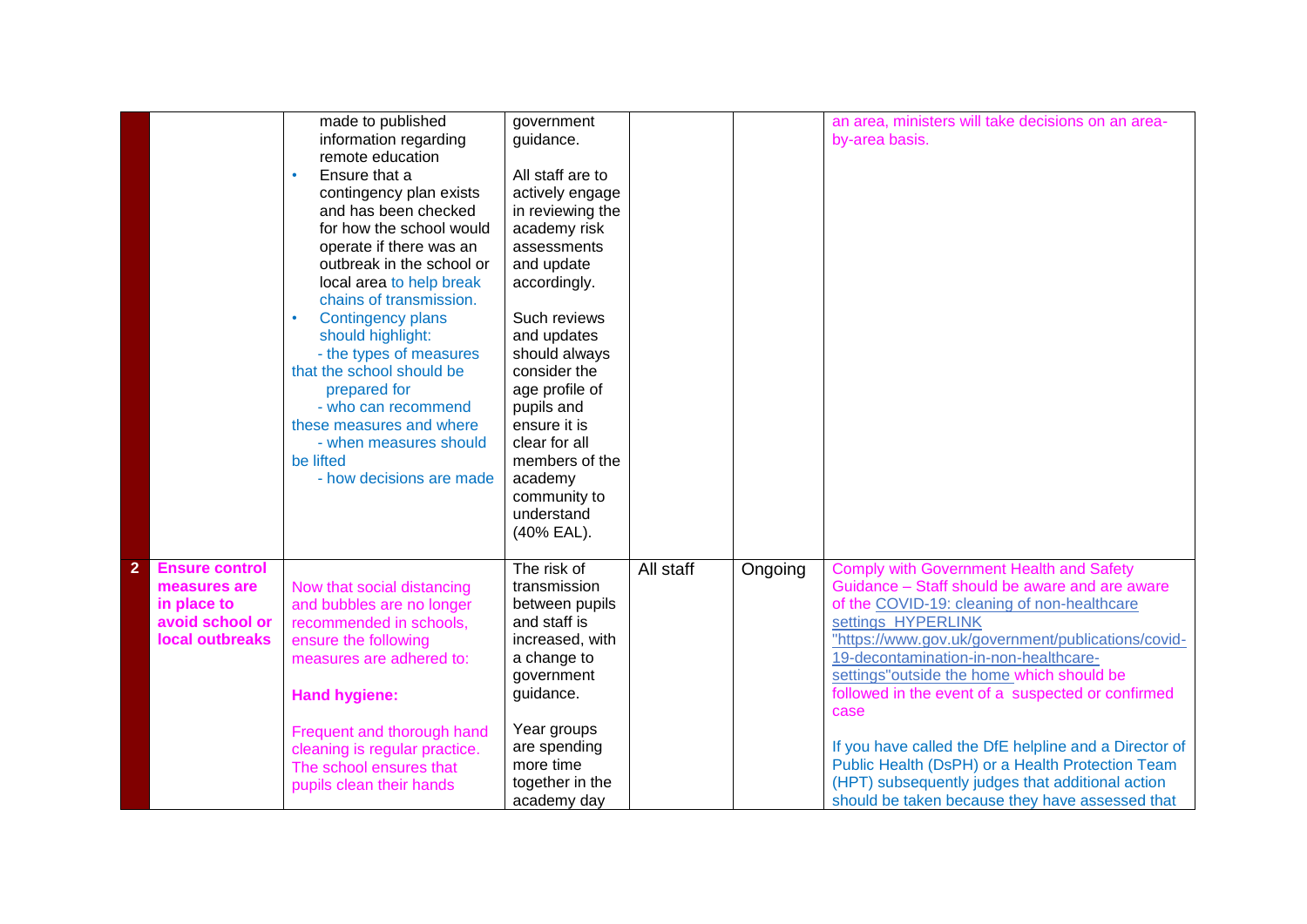| regularly with soap and water<br>or hand sanitiser.                                                                                                                                                                                                                                           | with an end to<br>bubbles.                                                                                                        | transmission is likely to be occurring in the setting,<br>they may advise settings take extra measures such                                                                                                                                                                                                                                                                                                                                                                                                                                                                                  |
|-----------------------------------------------------------------------------------------------------------------------------------------------------------------------------------------------------------------------------------------------------------------------------------------------|-----------------------------------------------------------------------------------------------------------------------------------|----------------------------------------------------------------------------------------------------------------------------------------------------------------------------------------------------------------------------------------------------------------------------------------------------------------------------------------------------------------------------------------------------------------------------------------------------------------------------------------------------------------------------------------------------------------------------------------------|
|                                                                                                                                                                                                                                                                                               |                                                                                                                                   | as:                                                                                                                                                                                                                                                                                                                                                                                                                                                                                                                                                                                          |
| <b>Ensure sufficient and</b><br>proportionate handwashing<br>supplies and cleaning<br>materials are available.<br>Where a sink is not nearby,<br>provide hand sanitiser in<br>classrooms and other<br>learning environments<br><b>Respiratory hygiene:</b><br>The 'catch it, bin it, kill it' | The infant age<br>group of pupils<br>requires<br>regular staff<br>reminders for<br>hand and<br>respiratory<br>hygiene<br>measure. | 1. Strengthened communications to encourage<br>pupils / students to undertake twice weekly rapid<br>asymptomatic home testing and reporting<br>2. Temporarily reinstating face coverings for<br>pupils/students, staff and visitors in indoor and/or<br>communal spaces in secondary schools, FE and<br>HE settings, and for staff in primary, early years,<br>out-of-school, and specialist settings. This should<br>be for two weeks in the first instance, pending<br>regular review<br>3. Reinstating on-site rapid LFD testing in<br>secondary schools, colleges and universities for a |
| approach continues to be                                                                                                                                                                                                                                                                      |                                                                                                                                   | two-week period to encourage uptake of twice<br>weekly testing                                                                                                                                                                                                                                                                                                                                                                                                                                                                                                                               |
| adhered to in school.                                                                                                                                                                                                                                                                         |                                                                                                                                   | 4. Increased frequency of testing                                                                                                                                                                                                                                                                                                                                                                                                                                                                                                                                                            |
| <b>Cleaning:</b><br>Areas and equipment are<br>cleaned regularly with a<br>particular focus on frequently<br>touched surfaces                                                                                                                                                                 |                                                                                                                                   | In extreme cases, and as a last resort where all<br>other risk mitigations have not broken chains of in-<br>school transmission, a DPH may advise introducing<br>short-term attendance restrictions in a setting, such<br>as sending home a class or year group. On-site<br>provision should in all cases be retained for<br>vulnerable children and young people and the                                                                                                                                                                                                                    |
| <b>Ventilation:</b>                                                                                                                                                                                                                                                                           |                                                                                                                                   | children of critical workers.                                                                                                                                                                                                                                                                                                                                                                                                                                                                                                                                                                |
| The school will be well<br>ventilated and windows and<br>doors opened to create air<br>flow.                                                                                                                                                                                                  |                                                                                                                                   |                                                                                                                                                                                                                                                                                                                                                                                                                                                                                                                                                                                              |
| Any poorly ventilated spaces<br>will be identified in the risk<br>assessment and steps taken<br>to improve fresh air low in<br>these areas, giving particular<br>consideration to when                                                                                                        |                                                                                                                                   |                                                                                                                                                                                                                                                                                                                                                                                                                                                                                                                                                                                              |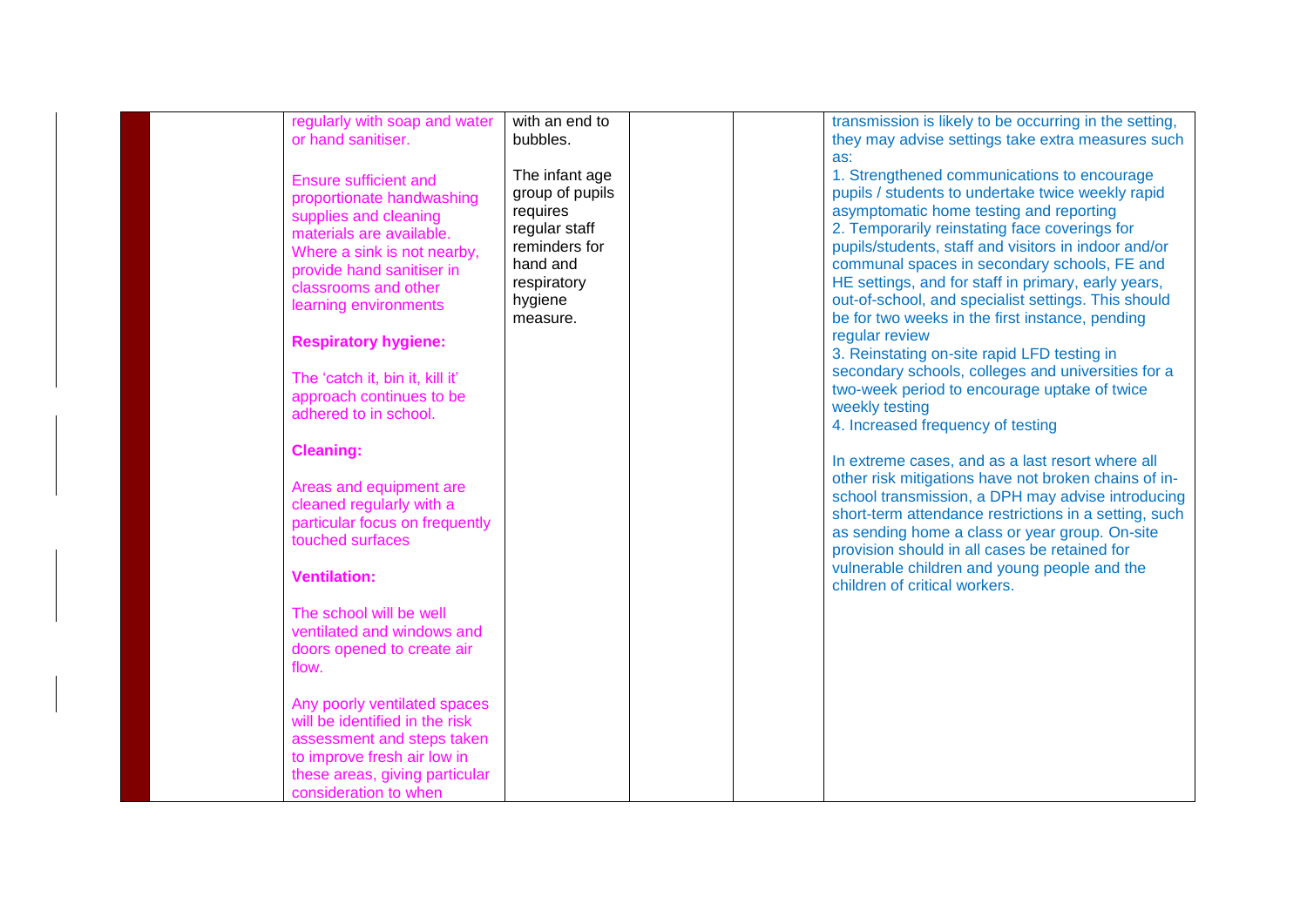|   |                    | holding events where visitors   |               |           |         |                                                          |
|---|--------------------|---------------------------------|---------------|-----------|---------|----------------------------------------------------------|
|   |                    |                                 |               |           |         |                                                          |
|   |                    | such as parents are on site.    |               |           |         |                                                          |
|   |                    |                                 |               |           |         |                                                          |
|   |                    | Adjust<br>mechanical<br>any     |               |           |         |                                                          |
|   |                    | ventilation<br>systems<br>to    |               |           |         |                                                          |
|   |                    | increase the ventilation rate   |               |           |         |                                                          |
|   |                    | where possible.                 |               |           |         |                                                          |
|   |                    |                                 |               |           |         |                                                          |
|   |                    |                                 |               |           |         |                                                          |
|   |                    | At the point of reaching a      |               |           |         |                                                          |
|   |                    | threshold (outlined at the top  |               |           |         |                                                          |
|   |                    | of the document), review and    |               |           |         |                                                          |
|   |                    | reinforce the testing, hygiene  |               |           |         |                                                          |
|   |                    | and ventilation measures        |               |           |         |                                                          |
|   |                    | already in place and            |               |           |         |                                                          |
|   |                    | consider:                       |               |           |         |                                                          |
|   |                    | • whether any activities could  |               |           |         |                                                          |
|   |                    | take place outdoors,            |               |           |         |                                                          |
|   |                    | including exercise,             |               |           |         |                                                          |
|   |                    |                                 |               |           |         |                                                          |
|   |                    | assemblies, or classes          |               |           |         |                                                          |
|   |                    | • ways to improve ventilation   |               |           |         |                                                          |
|   |                    | indoors, where this would not   |               |           |         |                                                          |
|   |                    | significantly impact thermal    |               |           |         |                                                          |
|   |                    | comfort                         |               |           |         |                                                          |
|   |                    | • one-off enhanced cleaning     |               |           |         |                                                          |
|   |                    | focussing on touch points       |               |           |         |                                                          |
|   |                    | and any shared equipment        |               |           |         |                                                          |
|   |                    |                                 |               |           |         |                                                          |
|   |                    |                                 |               |           |         |                                                          |
|   |                    | Seek additional public health   |               |           |         |                                                          |
|   |                    | advice if leaders are           |               |           |         |                                                          |
|   |                    | concerned about                 |               |           |         |                                                          |
|   |                    | transmission in the setting,    |               |           |         |                                                          |
|   |                    |                                 |               |           |         |                                                          |
|   |                    | either by phoning the DfE       |               |           |         |                                                          |
|   |                    | helpline (0800 046 8687,        |               |           |         |                                                          |
|   |                    | option 1) or in line with other |               |           |         |                                                          |
|   |                    | local arrangements.             |               |           |         |                                                          |
| 3 | <b>Reintroduce</b> | Communicate clearly to staff    | Such reviews  | SLT/Local |         | These measures may be advised:                           |
|   | asymptomatic       | if there is a need to increase  | and updates   | Board/All | Ongoing | • for an individual setting only, by directors of public |
|   | testing sites      | the use of home testing by      | should always | staff.    | (as the | health as part of their responsibilities in outbreak     |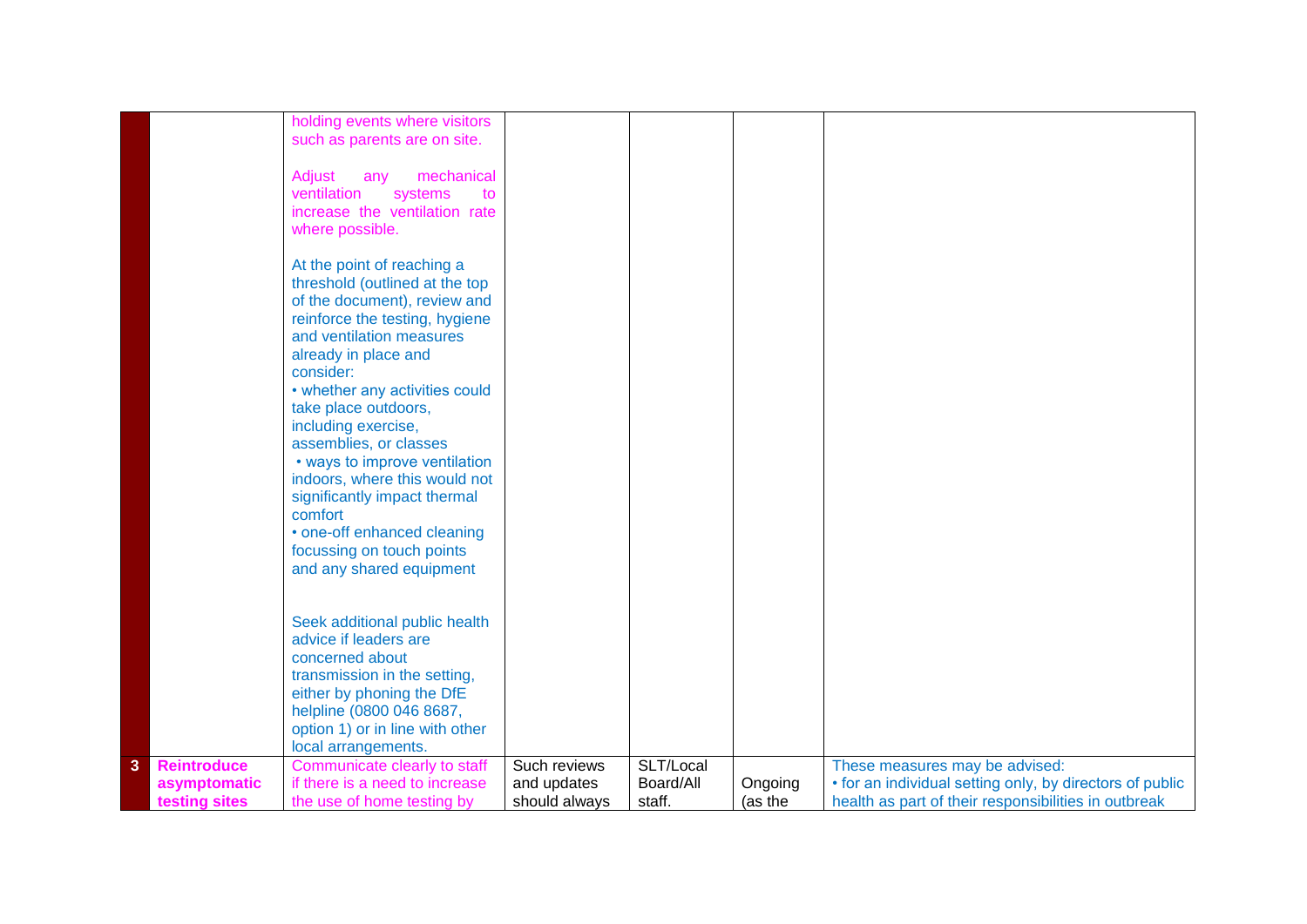| (ATS) if this is<br>advised for<br>settings in the<br>area | staff (and Pupils where<br>necessary and appropriate).<br><b>Consider how ATS could be</b><br>implemented in a way that<br>does not negatively impact<br>on the education they provide<br>to the pupils<br>Be prepared that there may<br>be a need for increased use<br>of testing by staff and, where<br>they are already being<br>offered testing, for pupils and<br>students. This could include<br>advice on more frequent<br>testing, or on the<br>reintroduction of<br>asymptomatic test sites<br>(ATS) (where they have been<br>stood down). | consider the<br>age profile of<br>pupils at the<br>academy and<br>ensure it is<br>clear for all<br>members of the<br>academy<br>community to<br>understand<br>(40% EAL).                                                                           |                                  | $n$ eed is<br>presented)                    | management, or<br>• for settings across areas that have been offered<br>an enhanced response package<br>or are in an enduring transmission area, where<br>settings and directors of publichealth decide it is<br>appropriate.<br>These additional testing measures would need to<br>be agreed with settings and the DsPH are<br>encouraged to consult settings and work with them<br>to identify what support may be needed to do this.                                                                                                                                                                                                                                            |
|------------------------------------------------------------|-----------------------------------------------------------------------------------------------------------------------------------------------------------------------------------------------------------------------------------------------------------------------------------------------------------------------------------------------------------------------------------------------------------------------------------------------------------------------------------------------------------------------------------------------------|----------------------------------------------------------------------------------------------------------------------------------------------------------------------------------------------------------------------------------------------------|----------------------------------|---------------------------------------------|------------------------------------------------------------------------------------------------------------------------------------------------------------------------------------------------------------------------------------------------------------------------------------------------------------------------------------------------------------------------------------------------------------------------------------------------------------------------------------------------------------------------------------------------------------------------------------------------------------------------------------------------------------------------------------|
| <b>Possible</b><br>attendance<br>restrictions              | High-quality remote<br>education should be provided<br>for all pupils or students not<br>attending, including those<br>who have tested positive for<br>COVID-19 but are well<br>enough to learn from home.<br>In all circumstances, priority<br>should continue to be given<br>to vulnerable children and<br>young people and children of<br>critical workers to attend to<br>their normal timetables.                                                                                                                                              | Within such<br>guidance PHIA<br>academy will<br>be open to<br>potentially all<br>pupils on roll<br>dependent on<br>staffing<br>capacity.<br>The remote<br>learning offer<br>and live<br>teaching<br>expectation will<br>need to be<br>reviewed and | SLT/Local<br>Board/All<br>staff. | Ongoing<br>(as the<br>need is<br>presented) | Attendance restrictions should only ever be<br>considered as a last resort. in extreme<br>circumstances and as a last resort.<br>If attendance restrictions are advised across an<br>area, the government will publish detailed<br>operational guidance for settings.<br>Early years and primary settings should be<br>prioritised to continue to operate as normal.<br>Restrictions on attendance may need to vary<br>depending on whether provision will be operating<br>during school term-time and/or school holidays,<br>when schools are otherwise closed to ensure<br>sufficient childcare provision remains available to<br>those that need it most. Therefore, the advice |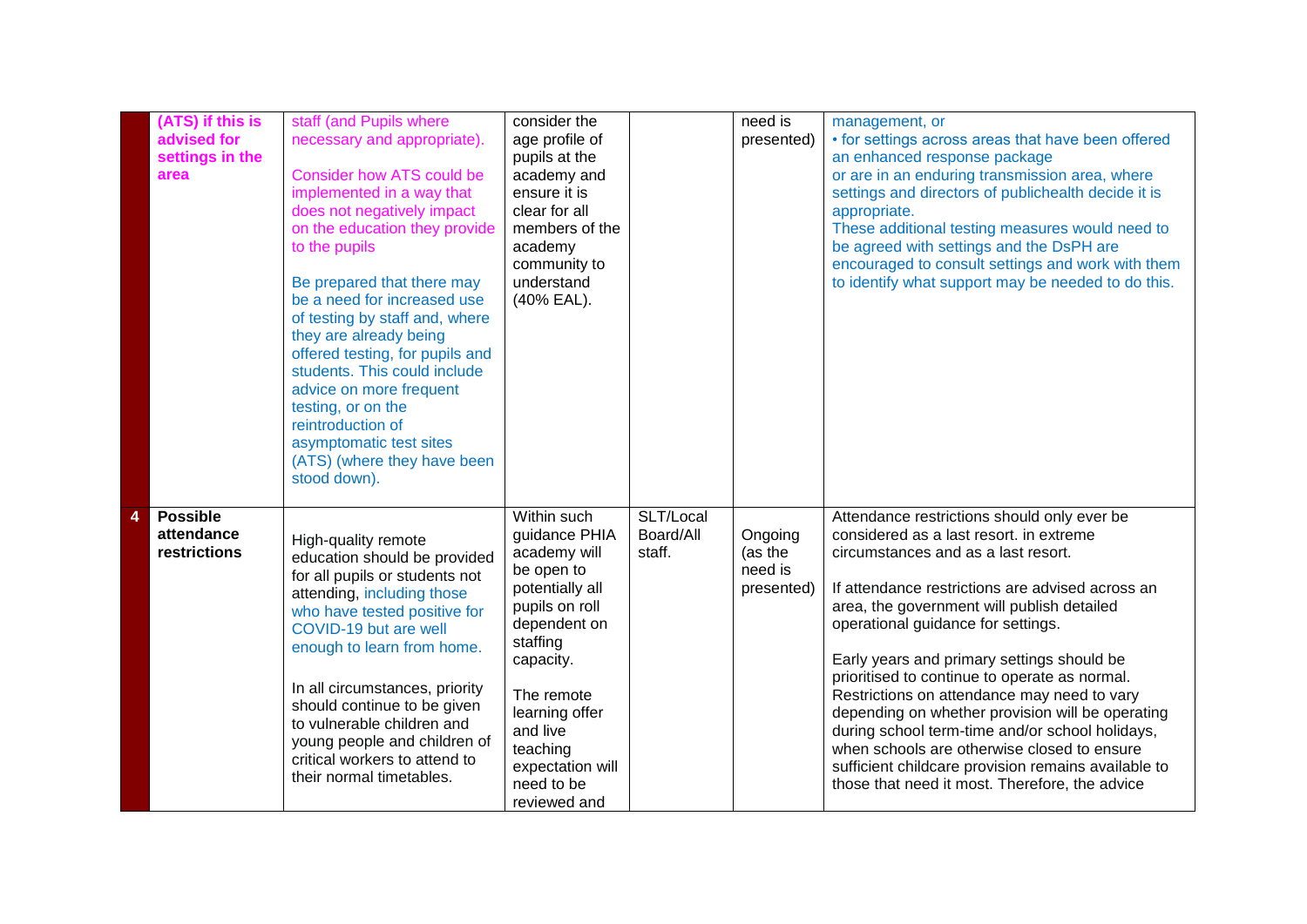| Speak with parents to ensure<br>lists of priority groups are up<br>to date (CiN, CP plan, CLA,<br>otherwise vulnerable, EHCP<br>and the children of critical<br>workers so that they can be<br>invited to continue attending<br>school in the case of a<br>closure.<br>Early years settings                                                                                                                                  | adapted to<br>ensure the<br>statutory<br>requirement for<br>all pupils is<br>adhered to by<br>the academy.<br>The academy<br>is to ensure all<br>parents and |  | outlined above could be subject to change. Further<br>advice will be provided should this be the case.<br>Full detail on remote education expectations and<br>the support available to schools, colleges<br>and FE providers is available at Get help with<br>remote education. |
|------------------------------------------------------------------------------------------------------------------------------------------------------------------------------------------------------------------------------------------------------------------------------------------------------------------------------------------------------------------------------------------------------------------------------|--------------------------------------------------------------------------------------------------------------------------------------------------------------|--|---------------------------------------------------------------------------------------------------------------------------------------------------------------------------------------------------------------------------------------------------------------------------------|
| workers should be allowed to<br>attend.<br>Primary schools<br>If some attendance<br>restrictions are needed, all<br>vulnerable children, children<br>of critical workers, children in<br>reception, year 1 and year 2<br>should still be allowed to<br>attend.<br>If, by exception, attendance<br>is restricted further,<br>vulnerable children and<br>children of critical workers<br>should still be allowed to<br>attend. | the provision<br>required in light<br>of a rise of<br>infection rates<br>or a change in<br>government<br>guidance.                                           |  |                                                                                                                                                                                                                                                                                 |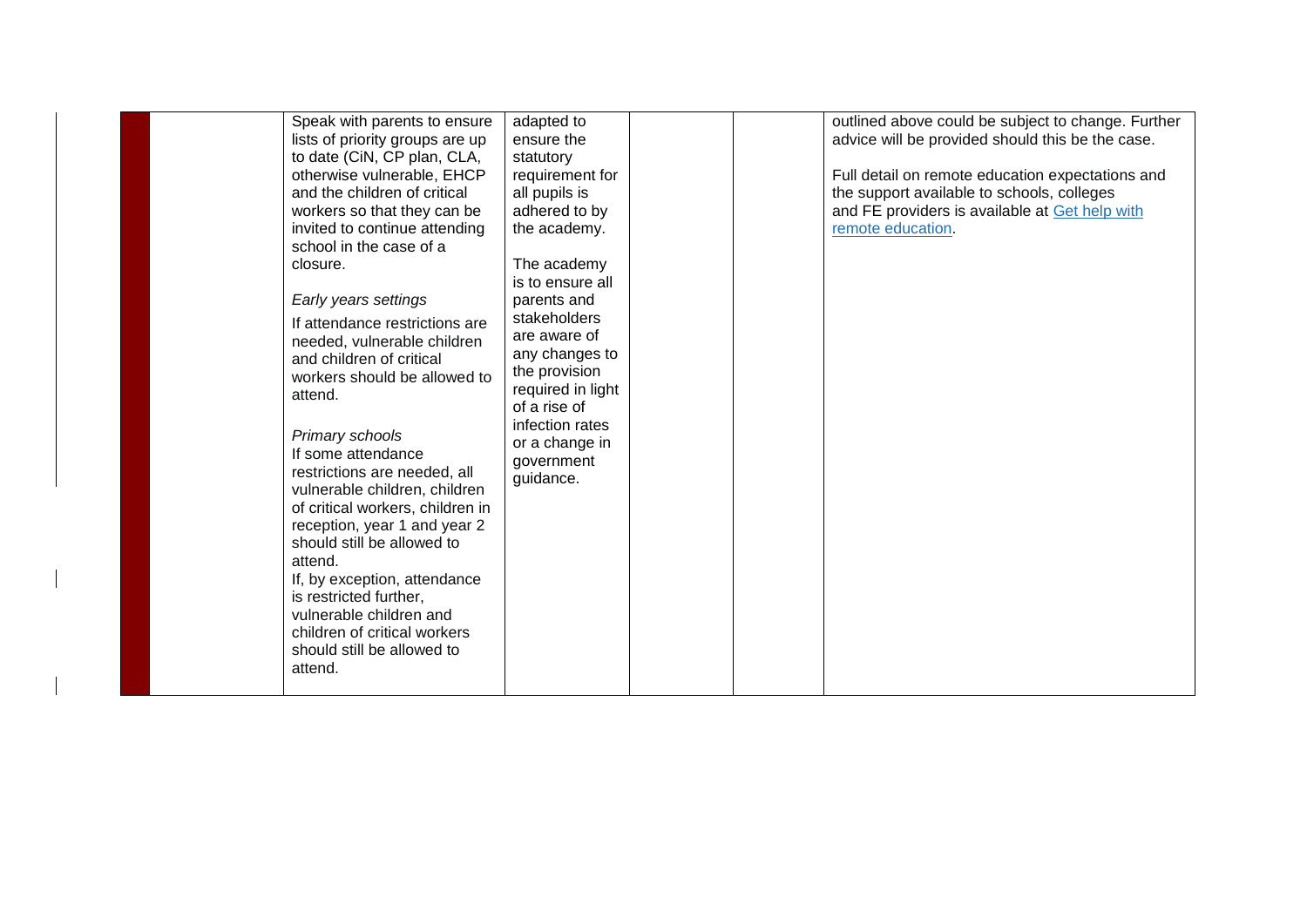| If, by exception, attendance<br>is restricted further,<br>vulnerable children and<br>young people and children of<br>critical workers should still be<br>allowed to attend. If schools<br>have to temporarily stop<br>onsite provision on public<br>health advice, they should<br>discuss alternative<br>arrangements for vulnerable<br>children and young people<br>with the local authority.                                                                                                              |  |  |
|-------------------------------------------------------------------------------------------------------------------------------------------------------------------------------------------------------------------------------------------------------------------------------------------------------------------------------------------------------------------------------------------------------------------------------------------------------------------------------------------------------------|--|--|
| Out-of-school settings and<br>wraparound childcare<br>If attendance restrictions are<br>needed, vulnerable children<br>and young people should be<br>allowed to attend. For all<br>other children, parents and<br>carers should only be<br>allowed to access these<br>providers for face-to-face<br>provision for their children for<br>a limited set of essential<br>purposes, such as to allow<br>them to go to or seek work,<br>attend a medical<br>appointment, or undertake<br>education and training. |  |  |
| Where vulnerable children<br>and young people are<br>absent, education settings<br>should:                                                                                                                                                                                                                                                                                                                                                                                                                  |  |  |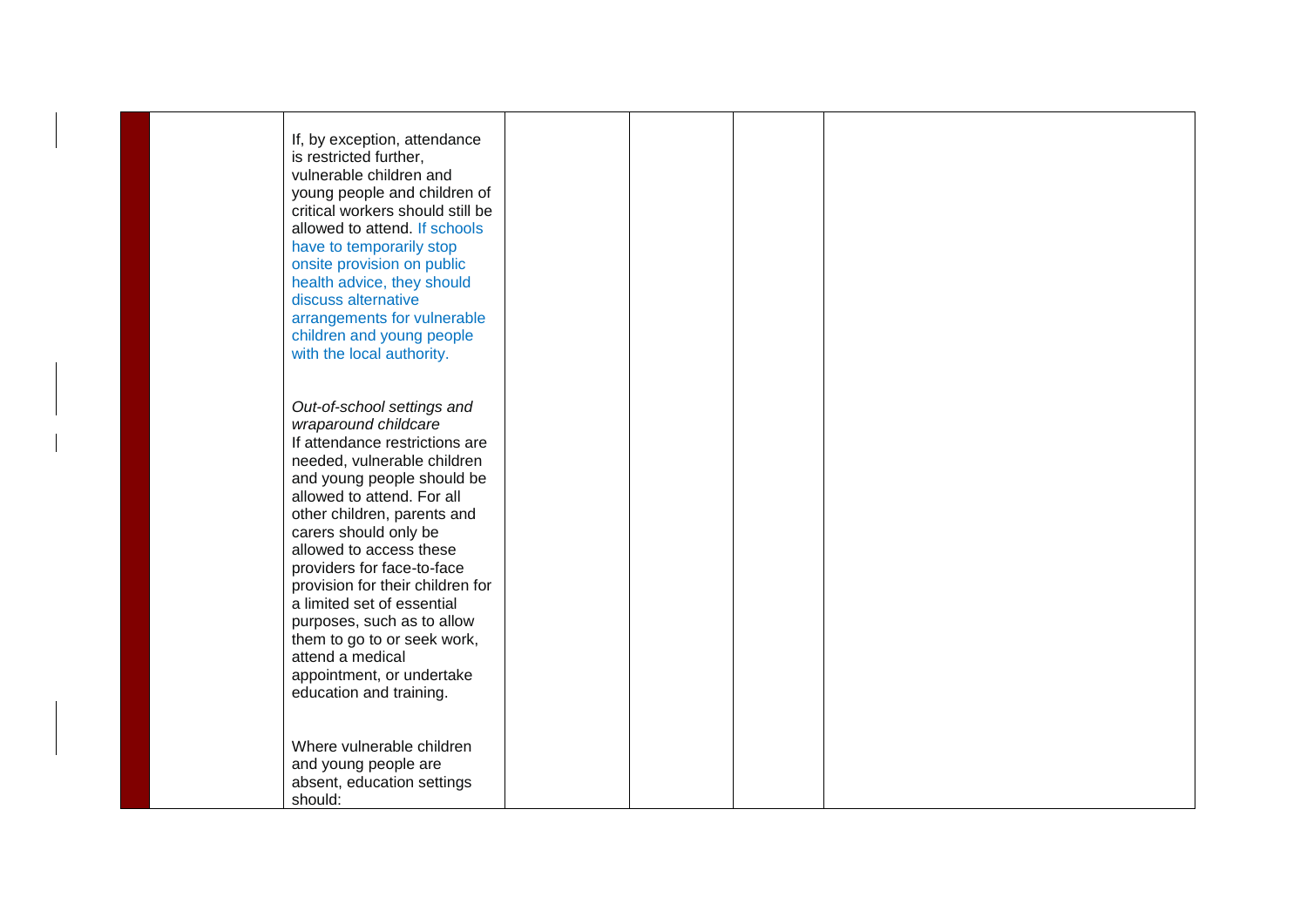| follow up with the parent   |  |  |
|-----------------------------|--|--|
| or carer, working with the  |  |  |
| local authority and social  |  |  |
| worker (where               |  |  |
| applicable), to explore the |  |  |
| reason for absence and      |  |  |
| discuss their concerns      |  |  |
| encourage the child or      |  |  |
| young person to attend      |  |  |
| educational provision,      |  |  |
| working with the local      |  |  |
| authority and social        |  |  |
| worker (where               |  |  |
| applicable), particularly   |  |  |
| where the social worker     |  |  |
| and the Virtual School      |  |  |
| Head (where applicable)     |  |  |
| agrees that the child or    |  |  |
| young person's              |  |  |
| attendance would be         |  |  |
| appropriate                 |  |  |
| focus the discussions on    |  |  |
| the welfare of the child or |  |  |
| young person and            |  |  |
| ensuring that the child or  |  |  |
| young person is able to     |  |  |
| access appropriate          |  |  |
| education and support       |  |  |
| while they are at home      |  |  |
| have in place procedures    |  |  |
| to maintain contact,        |  |  |
| ensure they are able to     |  |  |
| access remote education     |  |  |
| support, as required, and   |  |  |
| regularly check if they are |  |  |
| doing so                    |  |  |
|                             |  |  |
|                             |  |  |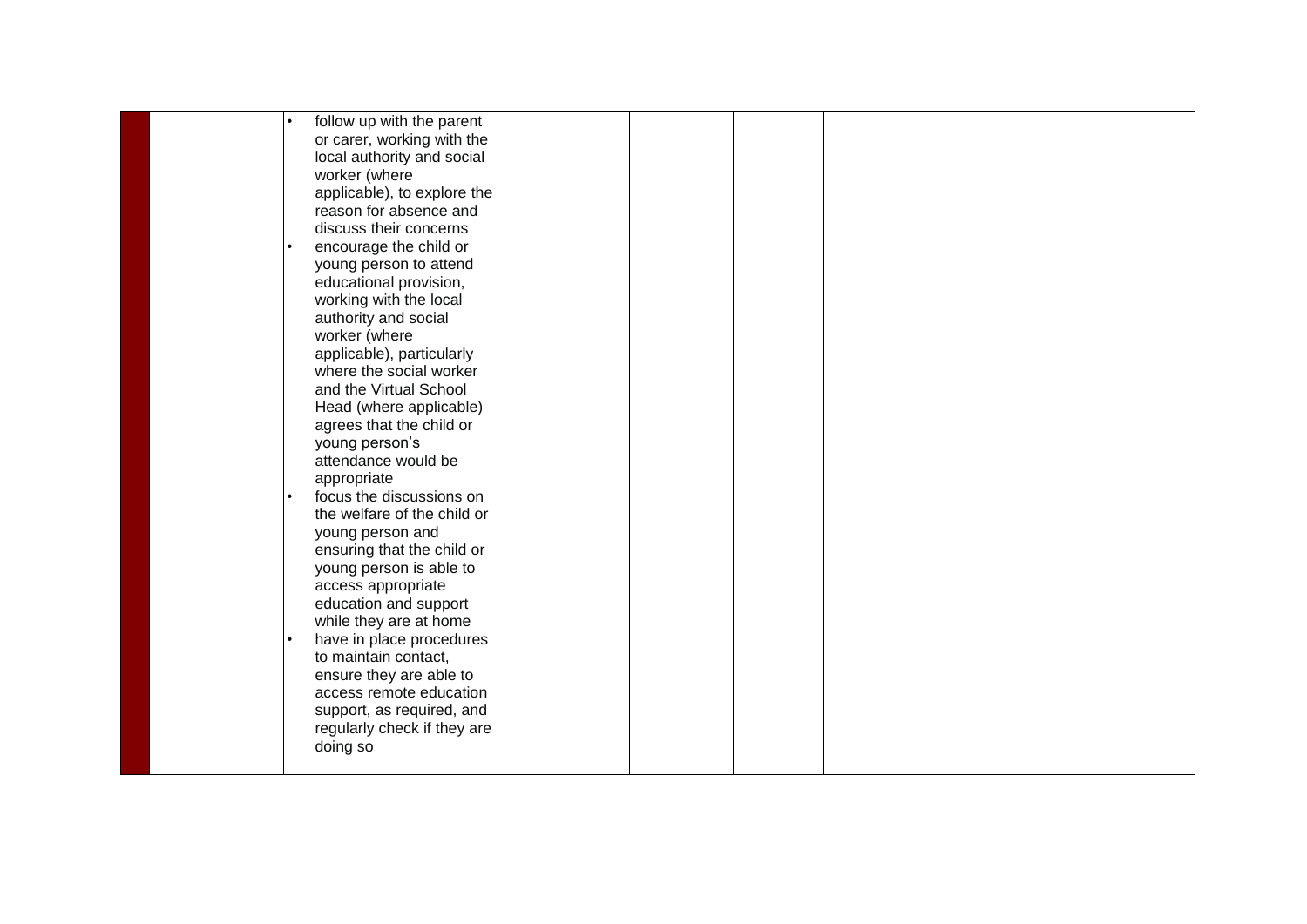| 5 | <b>Staffing</b> |           | If supply staff are in                 | The academy       | SLT/Local |         | Clinically extremely vulnerable (CEV) people are    |
|---|-----------------|-----------|----------------------------------------|-------------------|-----------|---------|-----------------------------------------------------|
|   |                 |           | school to cover teacher                | SLT is to         | Board/All | Ongoing | advised, as a minimum, to follow the same           |
|   |                 |           | absence, communicate                   | ensure all staff  | staff.    |         | guidance as everyone else. It is important that     |
|   |                 |           | expectations if the school             | are aware of      |           |         | everyone adheres to this guidance,                  |
|   |                 |           | was to close                           | the collective    |           |         | but CEV people may wish to think particularly       |
|   |                 |           | Put plans in place for                 | responsibility in |           |         | carefully about the additional precautions they can |
|   |                 |           | how staff will work with               | understanding     |           |         | continue to take. Further information can be found  |
|   |                 |           | the children of critical               | changes to        |           |         | in the guidance on protecting people who            |
|   |                 |           | workers and vulnerable                 | government        |           |         | are CEV from COVID-19.                              |
|   |                 |           | pupils in the case of a                | guidance,         |           |         |                                                     |
|   |                 |           | school closure                         | academy           |           |         |                                                     |
|   |                 | $\bullet$ | Consider different                     | protocols and     |           |         |                                                     |
|   |                 |           |                                        | related           |           |         |                                                     |
|   |                 | $\bullet$ | staffing scenarios.                    | documents.        |           |         |                                                     |
|   |                 |           | Update staff/governors<br>accordingly. |                   |           |         |                                                     |
|   |                 | $\bullet$ | Ensure that risk                       | Staffing          |           |         |                                                     |
|   |                 |           | assessments, plans and                 | capacity is to    |           |         |                                                     |
|   |                 |           | provision for individuals              | be carefully      |           |         |                                                     |
|   |                 |           | (staff and/or pupils) who              | considered and    |           |         |                                                     |
|   |                 |           | are classified as                      | articulated to    |           |         |                                                     |
|   |                 |           | clinically vulnerable or               | all stakeholders  |           |         |                                                     |
|   |                 |           | clinically extremely                   | if the academy    |           |         |                                                     |
|   |                 |           | vulnerable are in line                 | is unable to      |           |         |                                                     |
|   |                 |           | with the latest guidance               | achieve the full  |           |         |                                                     |
|   |                 |           |                                        | remote learning   |           |         |                                                     |
|   |                 |           | Regularly update the                   | offer as well as  |           |         |                                                     |
|   |                 |           | school staffing audit as               | the live          |           |         |                                                     |
|   |                 |           | situations may change                  | teaching.         |           |         |                                                     |
|   |                 |           |                                        |                   |           |         |                                                     |
|   |                 | $\bullet$ | Revise school induction                |                   |           |         |                                                     |
|   |                 |           | programme to ensure                    |                   |           |         |                                                     |
|   |                 |           | ECTs / new staff are                   |                   |           |         |                                                     |
|   |                 |           | informed of expectations               |                   |           |         |                                                     |
|   |                 |           | and processes should a                 |                   |           |         |                                                     |
|   |                 |           | local outbreak occur                   |                   |           |         |                                                     |
|   |                 |           |                                        |                   |           |         |                                                     |
|   |                 |           |                                        |                   |           |         |                                                     |
|   |                 |           | Have clear processes in                |                   |           |         |                                                     |
|   |                 |           | place for in school and                |                   |           |         |                                                     |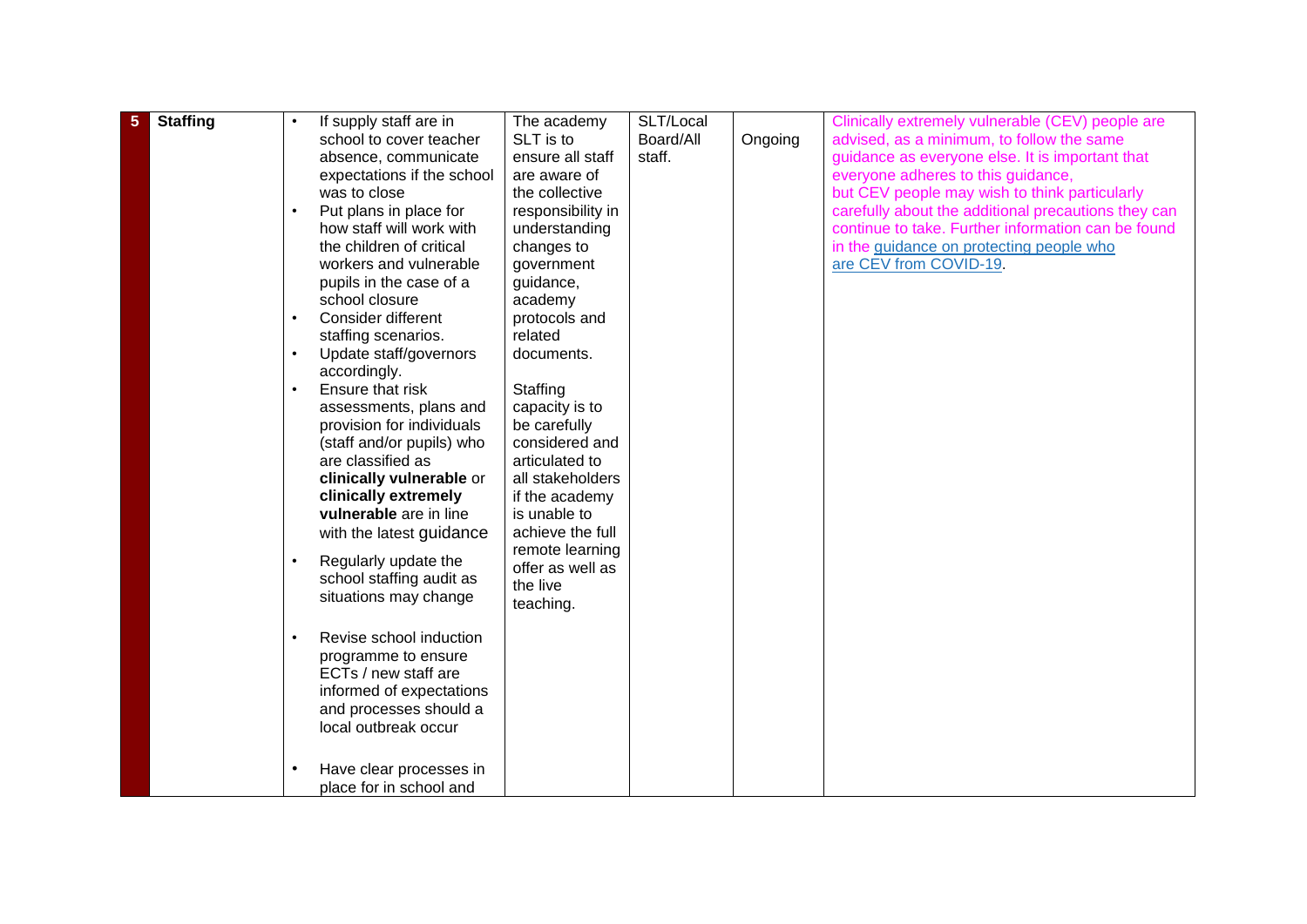|                                                                                                   | remote education should<br>a member of staff have a<br>positive result from the<br>PCR home tests.<br>Consider how the<br>workload could be<br>shared if teachers are<br>unable to educate<br>remotely                                                                                                                                                                                                                                                                                                                                                                                                                                                                                                                                               |                                                                                                                                                                                                                                                                                                                                                                                                                                   |            |         |                                                                                                                                                                                                                                                                                                                                                                                                                                                                                                                                                                                                                                                                                                                                                                                                                                                                                                                         |
|---------------------------------------------------------------------------------------------------|------------------------------------------------------------------------------------------------------------------------------------------------------------------------------------------------------------------------------------------------------------------------------------------------------------------------------------------------------------------------------------------------------------------------------------------------------------------------------------------------------------------------------------------------------------------------------------------------------------------------------------------------------------------------------------------------------------------------------------------------------|-----------------------------------------------------------------------------------------------------------------------------------------------------------------------------------------------------------------------------------------------------------------------------------------------------------------------------------------------------------------------------------------------------------------------------------|------------|---------|-------------------------------------------------------------------------------------------------------------------------------------------------------------------------------------------------------------------------------------------------------------------------------------------------------------------------------------------------------------------------------------------------------------------------------------------------------------------------------------------------------------------------------------------------------------------------------------------------------------------------------------------------------------------------------------------------------------------------------------------------------------------------------------------------------------------------------------------------------------------------------------------------------------------------|
| <b>Infection</b><br>$6\phantom{1}6$<br>prevention and<br>control in the<br>case of an<br>outbreak | When the thresholds at the<br>top of this document have<br>been reached, review and<br>reinforce the testing, hygiene<br>and ventilation measures<br>already in place.<br>Employers should call the<br>Self-Isolation Service Hub on<br>020 3743 6715 as soon as<br>they are made aware that<br>any of their workers have<br>tested positive.<br>If cases amongst staff mean<br>a setting meets the threshold,<br>described above, employers<br>will need to provide the 8-<br>digit NHS Test and Trace<br><b>Account ID (sometimes</b><br>referred to as a CTAS<br>number) of the person who<br>tested positive, alongside the<br>names of co-workers<br>identified as close contacts.<br>Be prepared that there may<br>be a need for increased use | Staffing<br>capacity is to<br>be carefully<br>considered and<br>articulated to<br>all stakeholders<br>if the academy<br>is unable to<br>achieve the full<br>remote learning<br>offer as well as<br>the live<br>teaching.<br>The academy<br>is to remain in<br>regular contact<br>with the<br>neighbouring<br>Junior site to<br>ensure<br>consistent<br>provision and<br>shared<br>knowledge for<br>families across<br>both sites. | <b>SLT</b> | Ongoing | Additional testing and face covering measures may<br>be advised:<br>• for an individual setting only, by DsPH as part of<br>their responsibilities in outbreak management, or<br>• for settings across areas that have been offered<br>an enhanced response package or are in an<br>enduring transmission area, where settings and<br>directors of public health decide it is appropriate<br>These additional testing measures would need to<br>be agreed with settings and we encourage DsPH to<br>consult settings and work with them to identify what<br>support may be needed to do this.<br>The government no longer recommends that it is<br>necessary to keep children in consistent groups<br>('bubbles'). This means that bubbles will not need<br>to be used in schools from the autumn term.<br>From 16 August 2021, children under the age of 18<br>years old will no longer be required to self-isolate if |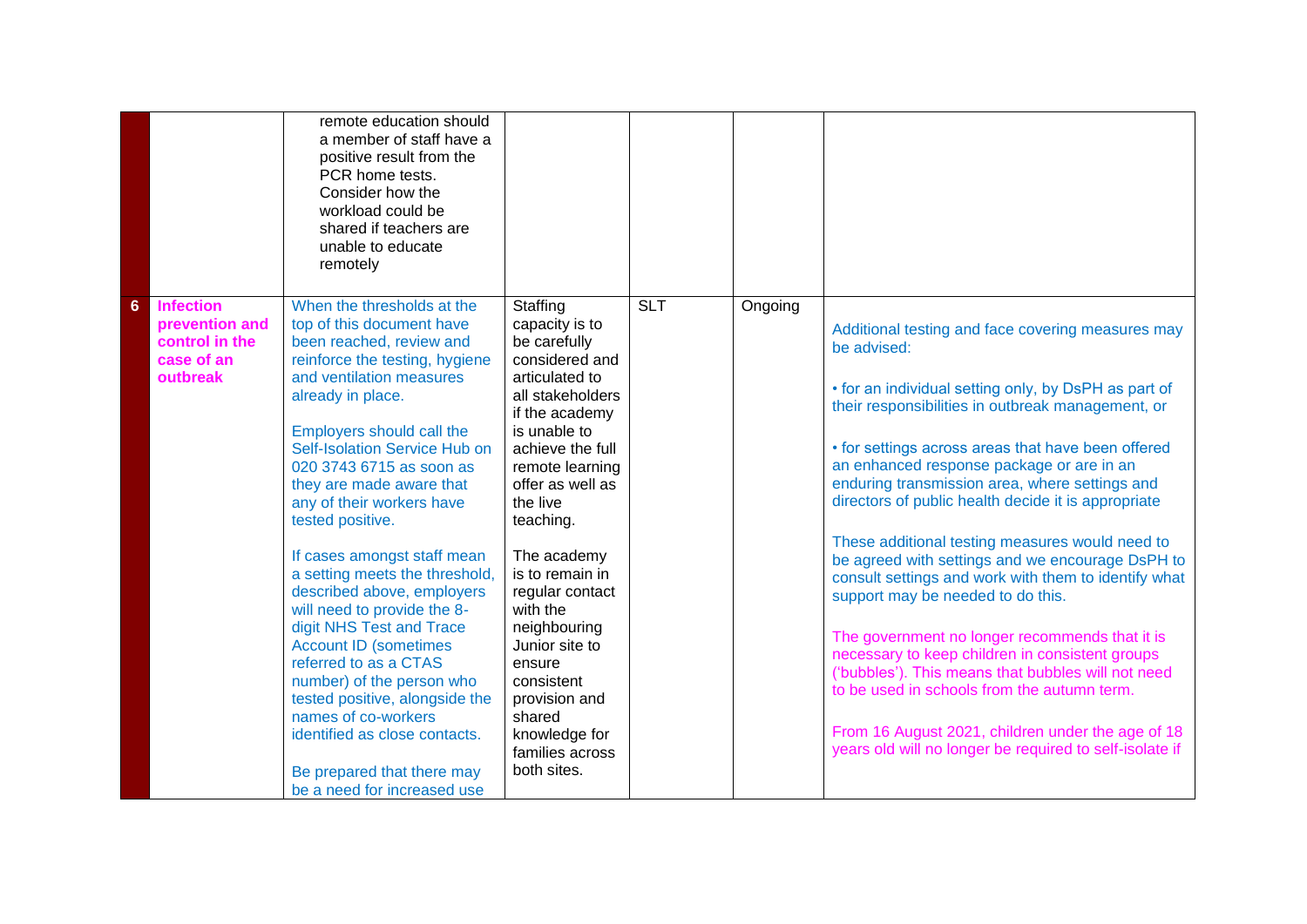| of testing by staff and, where  |  | they are contacted by NHS Test and Trace as a           |
|---------------------------------|--|---------------------------------------------------------|
| they are already being          |  | close contact of a positive COVID-19 case.              |
| offered testing, for pupils and |  |                                                         |
| students. This could include    |  |                                                         |
|                                 |  | Instead, children will be contacted by NHS Test         |
| advice on more frequent         |  | and Trace, informed they have been in close             |
| testing, or on the              |  | contact with a positive case and advised to take        |
| reintroduction of               |  | a PCR test. We would encourage all individuals to       |
| asymptomatic test sites         |  | take a PCR test if advised to do so.                    |
| (ATS) (where they have been     |  |                                                         |
| stood down).                    |  |                                                         |
|                                 |  | A director of public health or an HPT may give          |
| Be prepared in the event of a   |  | settings advice reflecting the local situation. In      |
| major outbreak or variant of    |  | areas where rates are high, this may include advice     |
|                                 |  | that local circumstances mean that the thresholds       |
| concern that ministers may      |  | for extra action can be higher than set out above. If   |
| agree to reintroduce            |  | they judge that additional action should be taken,      |
| shielding.                      |  |                                                         |
|                                 |  | they might advise the setting to take some or all of    |
| Be prepared that, if there is   |  | the other measures described in this document, for      |
| an outbreak in a setting or if  |  | example extra testing.                                  |
| central government offers the   |  |                                                         |
| area an enhanced response       |  | Shielding is currently paused. In the event of a        |
|                                 |  | major outbreak or VoC that poses a significant risk     |
| package, a director of public   |  | to individuals on the shielded patient list (SPL),      |
| health might advise a setting   |  | ministers can agree to reintroduce shielding.           |
| to temporarily reintroduce      |  | Shielding would be considered in addition to other      |
| some control measures.          |  | measures to address the residual risk to people on      |
|                                 |  | the SPL, once the wider interventions are taken         |
| If it becomes necessary to      |  |                                                         |
| reintroduce 'bubbles' for a     |  | into account                                            |
| temporary period, the school    |  |                                                         |
| should have a plan in place     |  | Under-18s, irrespective of their vaccination status,    |
| to quickly and efficiently      |  | and double vaccinated adults will not need to self-     |
| reduce mixing between           |  | isolate if they are a close contact of a positive case. |
|                                 |  | They will be strongly advised to take a PCR test        |
| groups, including               |  | and, if positive, will need to isolate.                 |
| communication to parents        |  |                                                         |
| prepared.                       |  |                                                         |
|                                 |  | Individuals are not required to self-isolate if they    |
| If there is an outbreak in the  |  | live in the same household as someone with              |
| school or local area, be        |  |                                                         |
| prepared to communicate to      |  |                                                         |
|                                 |  |                                                         |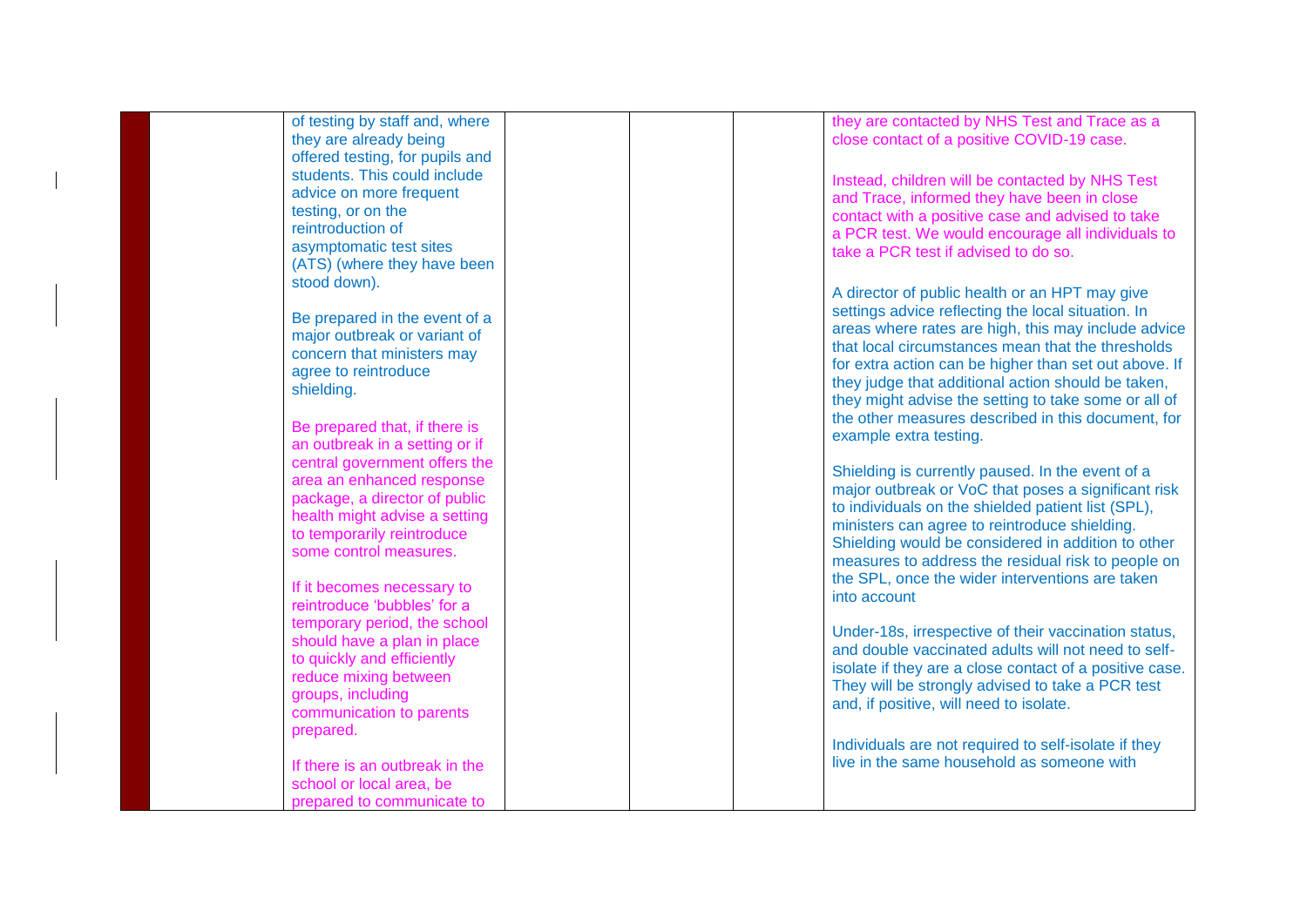| staff and pupils in secondary<br>schools that face coverings   | COVID-19, or are a close contact of someone with<br>COVID-19, and any of the following apply:   |
|----------------------------------------------------------------|-------------------------------------------------------------------------------------------------|
| may need to temporarily be                                     |                                                                                                 |
| worn in communal areas                                         | they are fully vaccinated                                                                       |
| and/or classrooms for                                          | they are below the age of 18 years and 6                                                        |
| students and staff.                                            | months                                                                                          |
| The use of face coverings                                      | they have taken part in or are currently part of                                                |
| should be balanced with the                                    | an approved COVID-19 vaccine trial                                                              |
| benefits in managing<br>transmission.                          | they are not able to get vaccinated for medical                                                 |
|                                                                | reasons                                                                                         |
| Transparent face coverings,                                    | Instead, they will be contacted by NHS Test and                                                 |
| which may assist                                               | Trace, informed they have been in close contact                                                 |
| communication with                                             | with a positive case and advised to take<br>a PCR test.                                         |
| someone who relies on lip                                      |                                                                                                 |
| reading, clear sound or facial<br>expression to communicate,   | Staff who do not need to isolate, and children and                                              |
| can also be worn.                                              | young people aged under 18 years 6 months who                                                   |
|                                                                | usually attend school, and have been identified as                                              |
| <b>NHS Test and Trace will work</b>                            | a close contact, should continue to attend school<br>as normal. They do not need to wear a face |
| with the positive case to                                      | covering within the school, but it is expected and                                              |
| identify close contacts.                                       | recommended that these are worn when travelling                                                 |
| Contacts from a school                                         | on public or dedicated transport.                                                               |
| setting will only be traced<br>by NHS Test and Trace           |                                                                                                 |
| where the positive case                                        | The government has removed the requirement to<br>wear face coverings in law but expects and     |
| and/or their parent                                            | recommends that they are worn in enclosed and                                                   |
| specifically identifies the                                    | crowded spaces where you may come into contact                                                  |
| individual as being a close                                    | with people you don't normally meet. This includes                                              |
| contact. This is likely to be a<br>small number of individuals | public transport and dedicated transport to school                                              |
| who would be most at risk of                                   | or college.                                                                                     |
| contracting COVID-19 due to                                    |                                                                                                 |
| the nature of the close                                        |                                                                                                 |
| contact.                                                       |                                                                                                 |
|                                                                |                                                                                                 |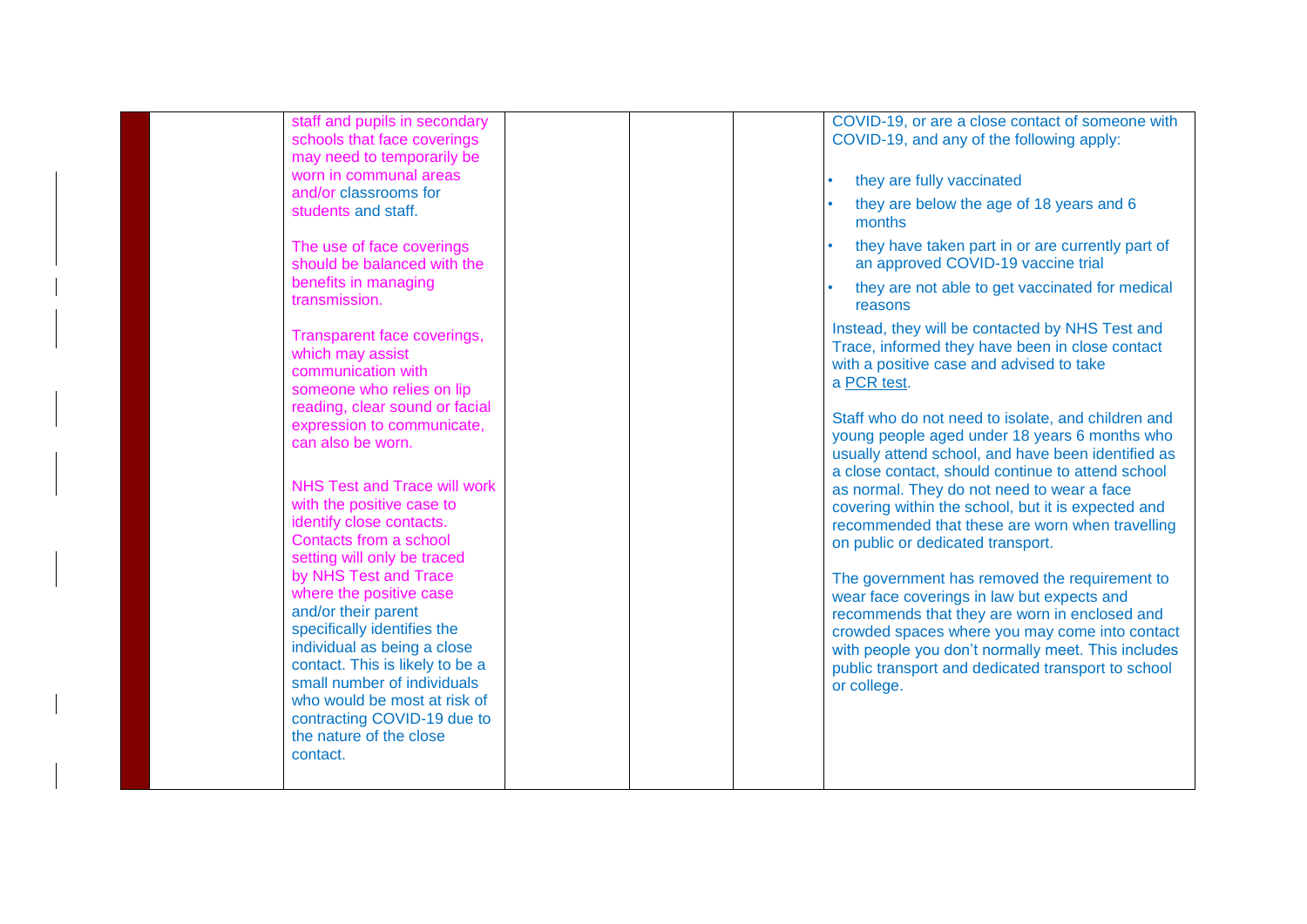| Ensure the staff are             |  |  |
|----------------------------------|--|--|
| prepared to advise parents       |  |  |
| that children under the age of   |  |  |
| 18 years old will no longer be   |  |  |
| required to self-isolate if they |  |  |
| are contacted by NHS Test        |  |  |
| and Trace as a close contact     |  |  |
| of a positive COVID-19 case.     |  |  |
| However, they should be          |  |  |
| encouraged to take a PCR         |  |  |
| test if advised to do so.        |  |  |
| <b>Whilst awaiting</b>           |  |  |
| the PCR result, the individual   |  |  |
| should continue to self-         |  |  |
| isolate.                         |  |  |
|                                  |  |  |
| Be prepared to take action in    |  |  |
| case schools are advised to      |  |  |
| limit residential educational    |  |  |
| $visits - communication$         |  |  |
| should be quickly sent to        |  |  |
| parents and any insurance        |  |  |
| investigated                     |  |  |
|                                  |  |  |
|                                  |  |  |
| Be prepared to take action if    |  |  |
| the school is advised to limit   |  |  |
| open days, transition or         |  |  |
| taster days by discussing in     |  |  |
| advance how this will be         |  |  |
| communicated, when and by        |  |  |
| whom.                            |  |  |
|                                  |  |  |
| Be prepared to take action if    |  |  |
| the school is advised to limit   |  |  |
| parental attendance in           |  |  |
| settlings or performances by     |  |  |
| discussing in advance how        |  |  |
| this will be communicated,       |  |  |
| when and by whom and if          |  |  |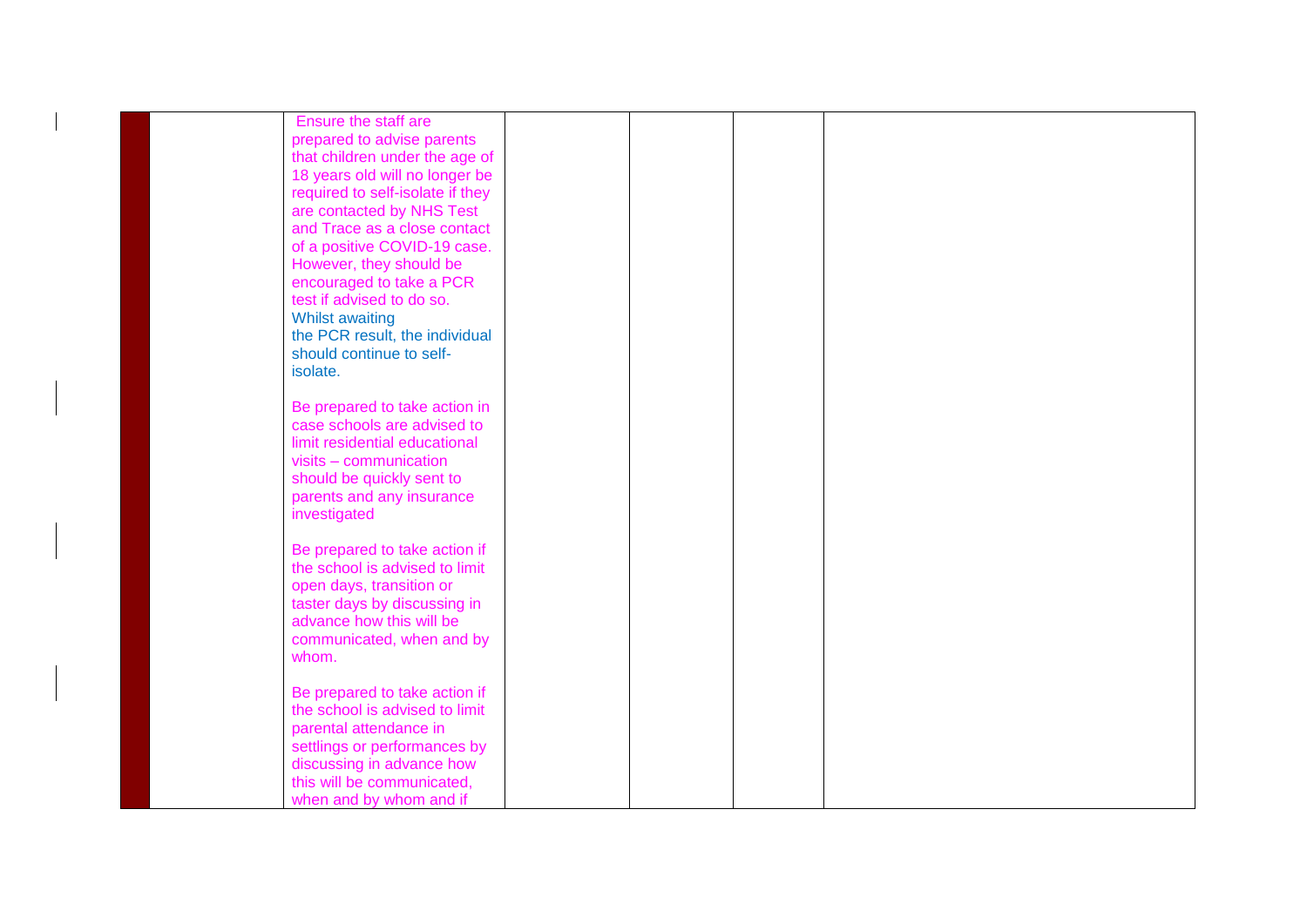| there are alternative ways to   |  |  |
|---------------------------------|--|--|
| share the experience with       |  |  |
| parents and carers.             |  |  |
|                                 |  |  |
| If a parent or carer insists on |  |  |
| a pupil with symptoms           |  |  |
| attending your school, you      |  |  |
| can take the decision to        |  |  |
| refuse the pupil if, in your    |  |  |
| reasonable judgement, it is     |  |  |
| necessary to protect other      |  |  |
| pupils and staff from possible  |  |  |
| infection with COVID-19.        |  |  |
| Your decision would need to     |  |  |
| be carefully considered in      |  |  |
| light of all the circumstances  |  |  |
| and current public health       |  |  |
| advice.                         |  |  |
|                                 |  |  |
| Seek public health advice if a  |  |  |
| pupil, student, child or staff  |  |  |
| member is admitted to           |  |  |
| hospital with COVID-19.         |  |  |
| Hospitalisation could indicate  |  |  |
| increased severity of illness   |  |  |
| or a new variant of concern.    |  |  |
|                                 |  |  |
| Continue to advise that         |  |  |
| anyone with symptoms            |  |  |
| should take a PCR test.         |  |  |
| <b>Whilst awaiting</b>          |  |  |
| the PCR result, the individual  |  |  |
| should continue to self-        |  |  |
| isolate.                        |  |  |
|                                 |  |  |
|                                 |  |  |
|                                 |  |  |
| Staff and pupils with a         |  |  |
| positive LFD test result        |  |  |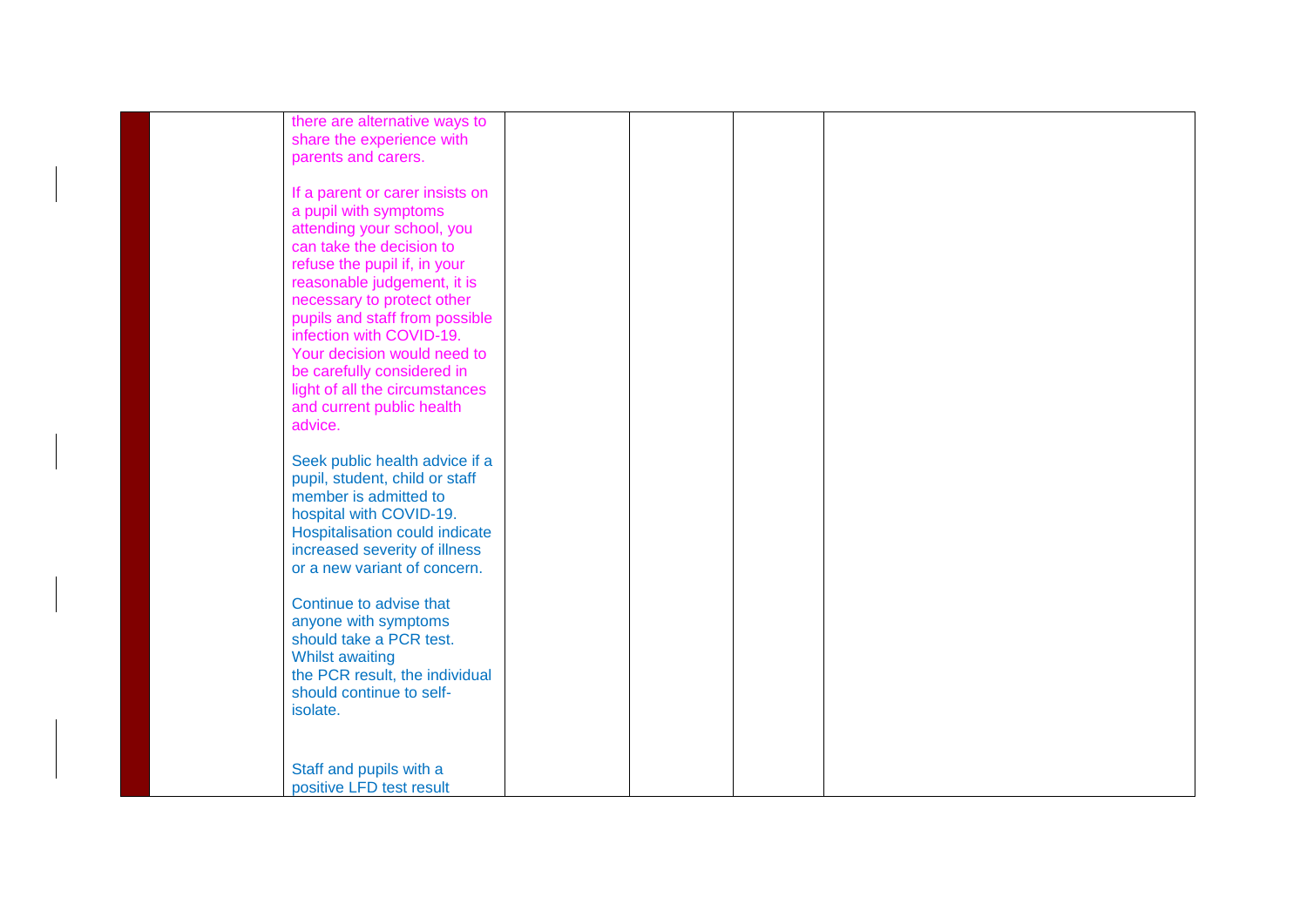|                                                                                 | should self-isolate in line with<br>the stay at home guidance<br>for households with possible<br>or confirmed coronavirus<br>(COVID-19) Whilst awaiting<br>the PCR result, the individual<br>should continue to self-<br>isolate.<br>If the PCR test is taken within<br>2 days of the positive lateral<br>flow test, and is negative, it<br>overrides the self-<br>test LFD test and the pupil                                     |                                                                                                                                                                                                                                                                            |                      |         |  |
|---------------------------------------------------------------------------------|------------------------------------------------------------------------------------------------------------------------------------------------------------------------------------------------------------------------------------------------------------------------------------------------------------------------------------------------------------------------------------------------------------------------------------|----------------------------------------------------------------------------------------------------------------------------------------------------------------------------------------------------------------------------------------------------------------------------|----------------------|---------|--|
|                                                                                 | can return to school, as long<br>as the individual doesn't have<br>COVID-19 symptoms.                                                                                                                                                                                                                                                                                                                                              |                                                                                                                                                                                                                                                                            |                      |         |  |
| Communicating<br>with External<br>contractors in<br>the event of an<br>outbreak | If the school closes, contact<br>any external contractors who<br>will be affected:<br>Contact the school<br>meal service provider<br>(if appropriate)<br>Contact fruit provider (if<br>appropriate)<br>Contact milk provider (if<br>appropriate)<br>Contact regular visitors<br>(as appropriate)<br>Contact transport<br>$\bullet$<br>providers (if appropriate<br>- ensuring adherence to<br>latest DfE guidance re<br>transport) | Staffing<br>capacity is to<br>be carefully<br>considered and<br>articulated to<br>all stakeholders<br>if the academy<br>is unable to<br>achieve all<br>requirements.<br>Staff cascade<br>to be in place<br>and<br>contingency for<br>if cascade<br>cannot be<br>fulfilled. | SLT/ABM/all<br>staff | Ongoing |  |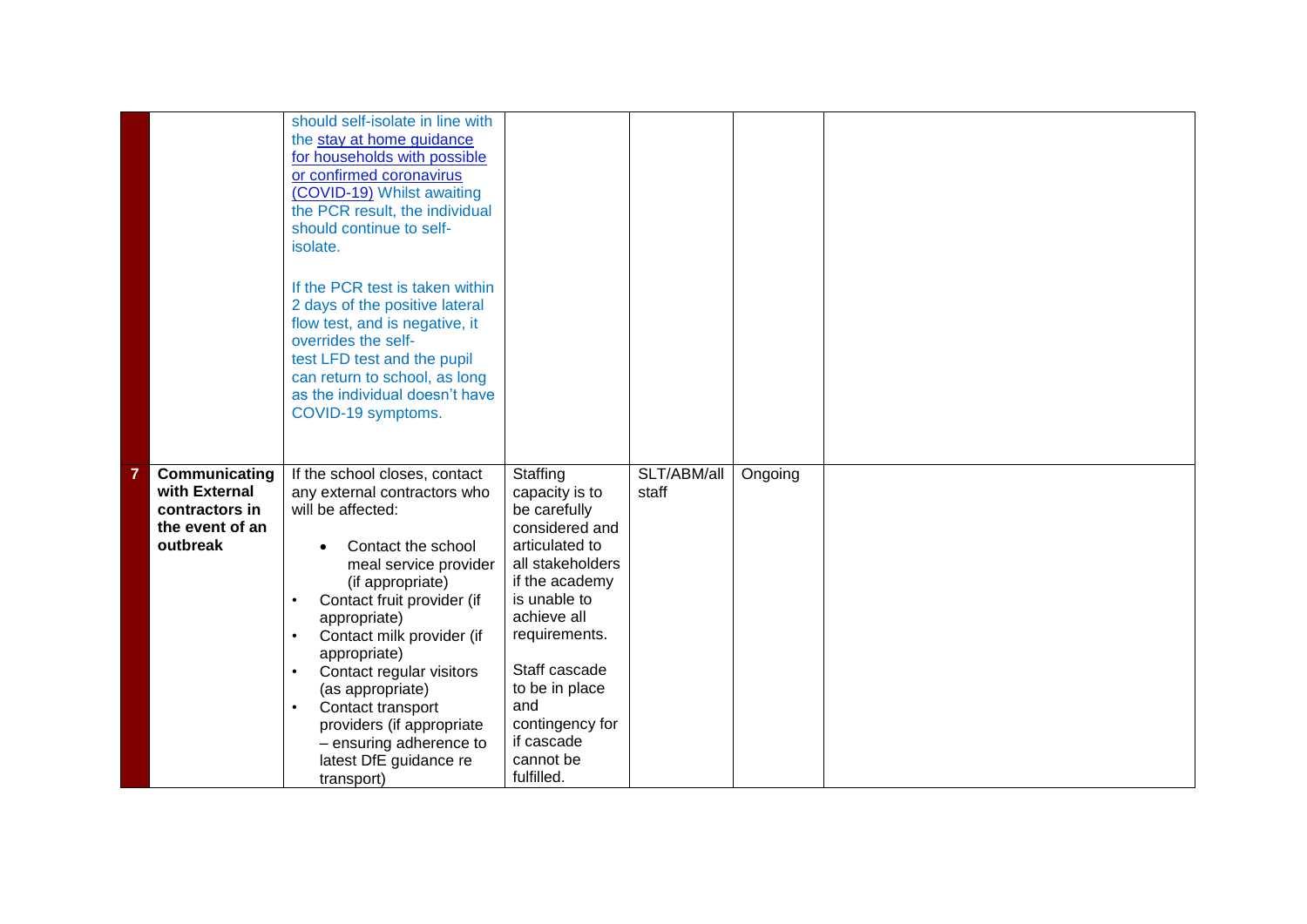|   |                     | Update governors<br>accordingly<br>There may be individuals<br>working in schools, such as<br>supply staff, where when<br>asked to self-isolate, are<br>unable to work from home<br>and will lose income as a<br>result of self-isolating.<br>These individuals may be<br>entitled to a Test and Trace<br>Support Payment of £500,<br>payable as a lump sum from<br>local authorities, to ensure<br>they are able to play their<br>part in controlling the virus by<br>isolating at home.                                                                                 |                                                                                                                                                                                                                                                                                                                |         |         |                                                                                                                                                            |
|---|---------------------|---------------------------------------------------------------------------------------------------------------------------------------------------------------------------------------------------------------------------------------------------------------------------------------------------------------------------------------------------------------------------------------------------------------------------------------------------------------------------------------------------------------------------------------------------------------------------|----------------------------------------------------------------------------------------------------------------------------------------------------------------------------------------------------------------------------------------------------------------------------------------------------------------|---------|---------|------------------------------------------------------------------------------------------------------------------------------------------------------------|
| 8 | <b>School meals</b> | Ensure you continue to<br>provide meal options for all<br>pupils who are in school.<br>Meals should be available<br>free of charge to all infant<br>pupils and pupils who are<br>eligible for benefits-related<br>free school meals who are in<br>school.<br>Continue to provide free<br>school meal support to pupils<br>who are eligible for benefits<br>related free school meals and<br>who are not attending school<br>because they have had<br>symptoms or a positive test<br>result themselves. Extra<br>funding will be provided to<br>support schools to provide | Staffing<br>capacity is to<br>be carefully<br>considered and<br>academy staff<br>to work closely<br>with food<br>provider to<br>ensure staffing<br>ratios remain<br>available to<br>serve food to<br>academy<br>pupils.<br><b>Staff</b><br>responsible for<br>ordering food<br>and fsm food<br>parcels to have | SLT/ABM | Ongoing | Should no changes be recommended then ensure<br>that the school continues to follow the guidance on<br>supporting children eligible for free schools meals |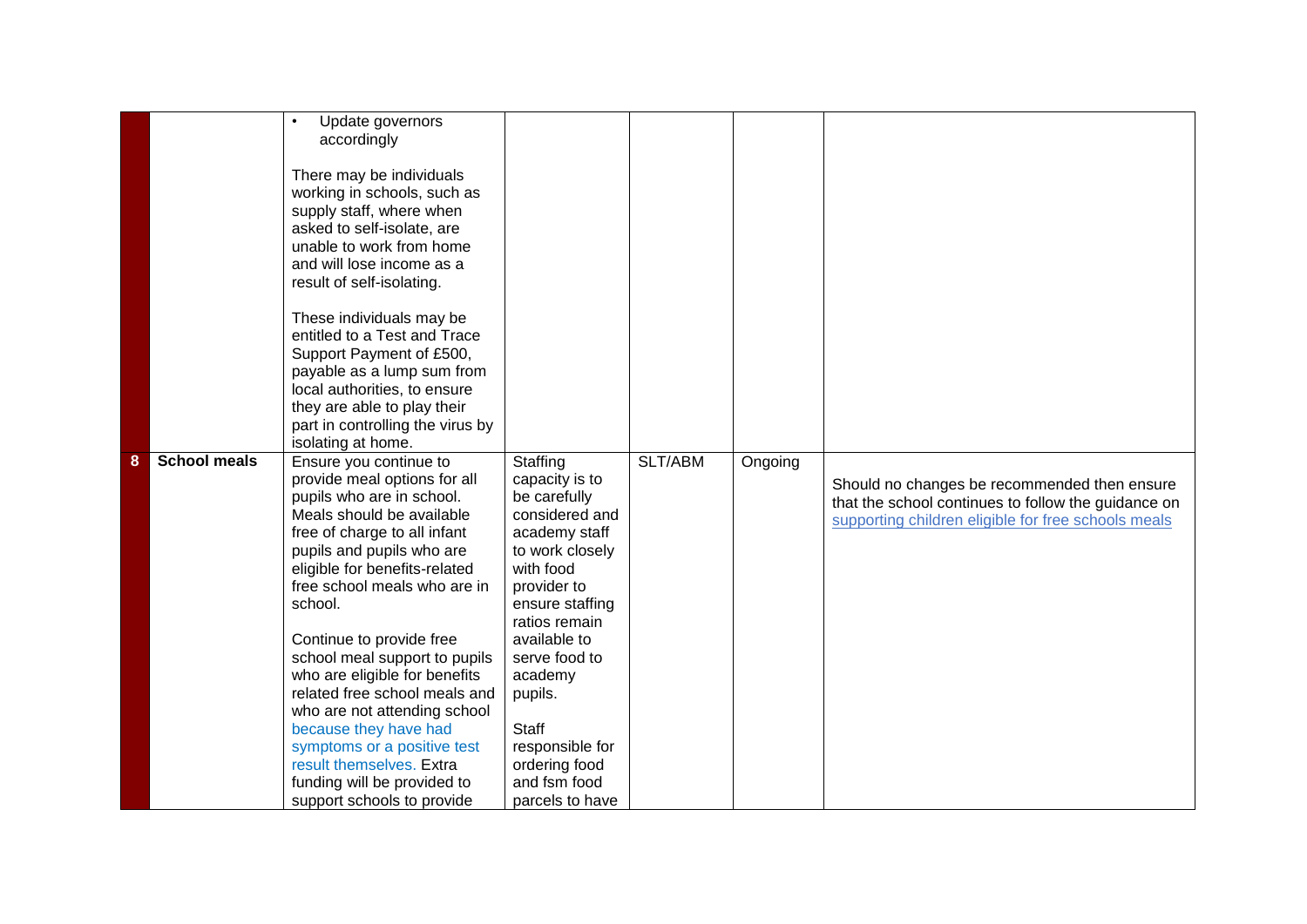| food parcels or meals to         | a clear           |  |  |
|----------------------------------|-------------------|--|--|
| eligible children. Where         | structure of      |  |  |
| schools cannot offer food        | responsibility to |  |  |
| parcels or use local solutions,  | ensure meals      |  |  |
| the national voucher scheme      | remain            |  |  |
| will be in place.                | ordered,          |  |  |
|                                  | available and     |  |  |
| Families in need of support      | delivered.        |  |  |
| during school holidays should    |                   |  |  |
| contact their local authority in |                   |  |  |
| order to access help through     |                   |  |  |
| the Covid Winter Grant           |                   |  |  |
| Scheme.                          |                   |  |  |

### **A2: Curriculum planning**

|                | <b>Action</b>                                                                                                                                    | <b>Comments for consideration</b>                                                                                                                                                                                                                                                                                                                                                                                  | <b>Issues due to</b>                                                                                                                                                                                                       | Lead       | <b>Date</b>                        | <b>Guidance</b>                                                                                                                                                                                                                                                                                                                                          |
|----------------|--------------------------------------------------------------------------------------------------------------------------------------------------|--------------------------------------------------------------------------------------------------------------------------------------------------------------------------------------------------------------------------------------------------------------------------------------------------------------------------------------------------------------------------------------------------------------------|----------------------------------------------------------------------------------------------------------------------------------------------------------------------------------------------------------------------------|------------|------------------------------------|----------------------------------------------------------------------------------------------------------------------------------------------------------------------------------------------------------------------------------------------------------------------------------------------------------------------------------------------------------|
|                |                                                                                                                                                  |                                                                                                                                                                                                                                                                                                                                                                                                                    |                                                                                                                                                                                                                            |            |                                    |                                                                                                                                                                                                                                                                                                                                                          |
| $\overline{9}$ | <b>Review</b><br>school<br>plans for<br>immediat<br>e remote<br>learning<br>provision<br>should an<br>outbreak<br>lead to a<br>school<br>closure | Consider options to ensure teachers are able<br>to manage a workload comprising live and<br>remote teaching if a small number of pupils<br>need to isolate<br>Share amongst staff what has worked well so<br>far so that this process can be fine-tuned or<br>continued<br>In developing these contingency plans,<br>schools should:<br>use a curriculum sequence that allows<br>access to high-quality online and | the context<br>of our school<br>Staffing<br>capacity is to<br>be carefully<br>considered<br>and<br>articulated to<br>all<br>stakeholders if<br>the academy<br>is unable to<br>achieve the<br>full remote<br>learning offer | <b>SLT</b> | <b>Deadlin</b><br>e<br>Ongoin<br>g | The expectations for remote education are set<br>out in the schools coronavirus HYPERLINK<br>"https://www.gov.uk/government/publications/a<br>ctions-for-schools-during-the-coronavirus-<br>outbreak" (COVID-19) operational guidance.<br>Further support and information for teachers<br>and leaders can be found on Get help with<br>remote education. |
|                |                                                                                                                                                  | offline resources and teaching videos<br>and that is linked to the school's<br>curriculum expectations<br>give access to high quality remote<br>education resources                                                                                                                                                                                                                                                | as well as the<br>live teaching<br>offer.<br>Academy to                                                                                                                                                                    |            |                                    |                                                                                                                                                                                                                                                                                                                                                          |
|                |                                                                                                                                                  |                                                                                                                                                                                                                                                                                                                                                                                                                    | ensure all                                                                                                                                                                                                                 |            |                                    |                                                                                                                                                                                                                                                                                                                                                          |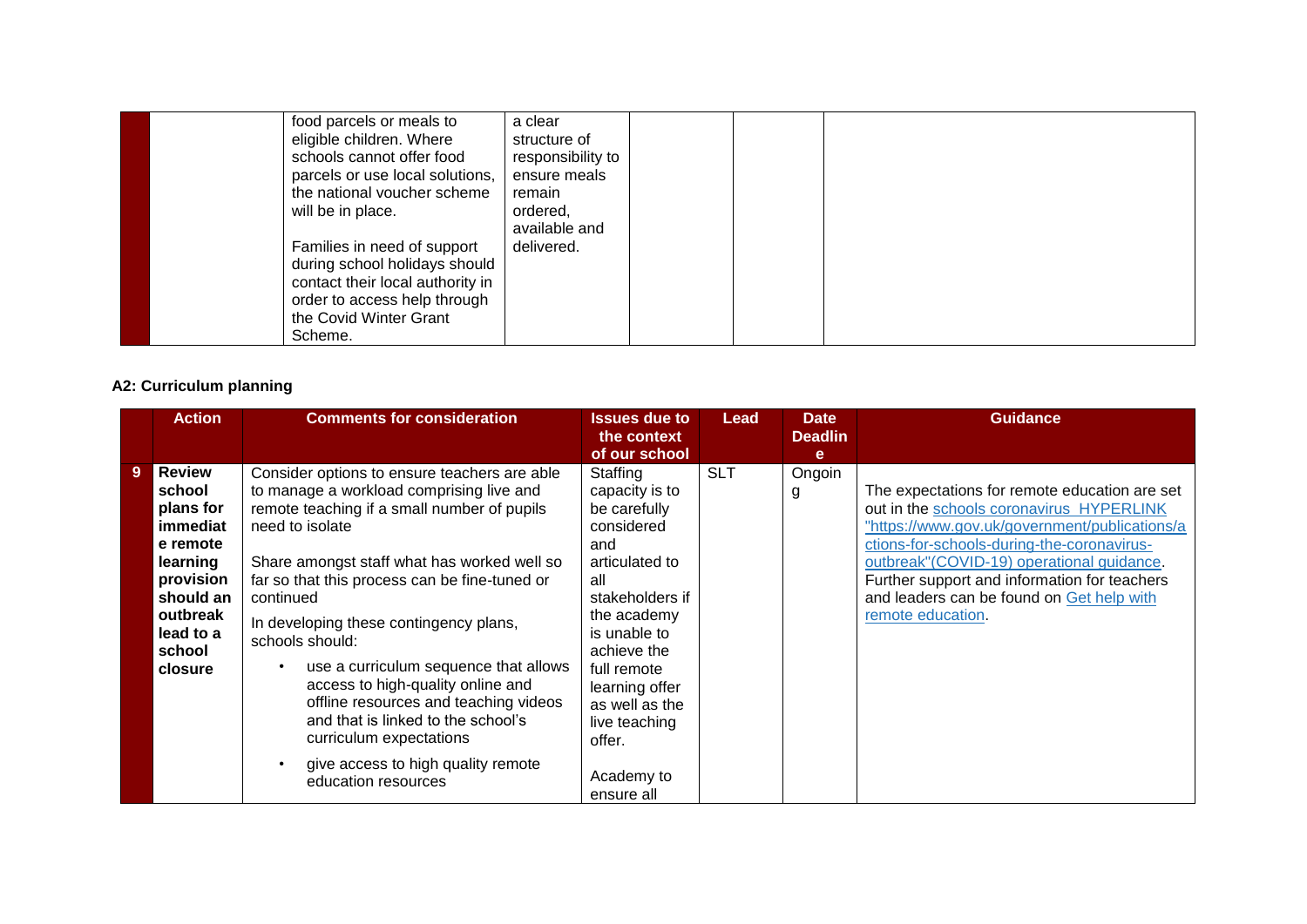|                  |                                                                                                                      | select the online tools that will be<br>consistently used across the school in<br>order to allow interaction, assessment<br>and feedback and make sure staff are<br>trained in their use<br>provide printed resources, such as<br>textbooks and workbooks, for pupils<br>who do not have suitable online<br>access<br>recognise that younger pupils and<br>some pupils with SEND may not be<br>able to access remote education<br>without adult support and so schools<br>should work with families to deliver a<br>broad and ambitious curriculum. so<br>that pupils with SEND can<br>successfully access remote education<br>alongside their peers.<br>Agree these principles with governors and<br>then share any outline plans / expectations<br>with staff, parents and pupils.<br>Provision of hard copy resources for pupils<br>who don't have IT access<br>Review DfE guidance : Get help with<br>technology during coronavirus | parents have<br>provided<br>information<br>regarding their<br>ability to<br>access<br>remote<br>learning and<br>via acceptable<br>and useable<br>devices.<br>Academy to<br>ensure<br>suitable<br>printable<br>resources and<br>exercise<br>books are<br>available.<br>Parent/Acade<br>my device<br>agreements<br>are signed<br>and devices<br>are cared for. |                              |             |  |
|------------------|----------------------------------------------------------------------------------------------------------------------|-----------------------------------------------------------------------------------------------------------------------------------------------------------------------------------------------------------------------------------------------------------------------------------------------------------------------------------------------------------------------------------------------------------------------------------------------------------------------------------------------------------------------------------------------------------------------------------------------------------------------------------------------------------------------------------------------------------------------------------------------------------------------------------------------------------------------------------------------------------------------------------------------------------------------------------------|--------------------------------------------------------------------------------------------------------------------------------------------------------------------------------------------------------------------------------------------------------------------------------------------------------------------------------------------------------------|------------------------------|-------------|--|
| 1<br>$\mathbf 0$ | <b>Planning</b><br>to reduce<br>pupil,<br>staff and<br>parental<br>anxiety in<br>the case<br>of further<br>outbreaks | Be aware that the level of anxiety and trauma<br>that some may feel may be more severe than<br>previously and this may worsen if further<br>outbreaks and restrictions occur<br>Identify any newly vulnerable pupils who may<br>need support if they are required to work from<br>home                                                                                                                                                                                                                                                                                                                                                                                                                                                                                                                                                                                                                                                  | The academy<br>SLT is to<br>ensure all<br>staff and<br><b>Local Board</b><br>members<br>consider<br>themselves to<br>have a                                                                                                                                                                                                                                  | All<br>staff/Loc<br>al Board | Ongoin<br>g |  |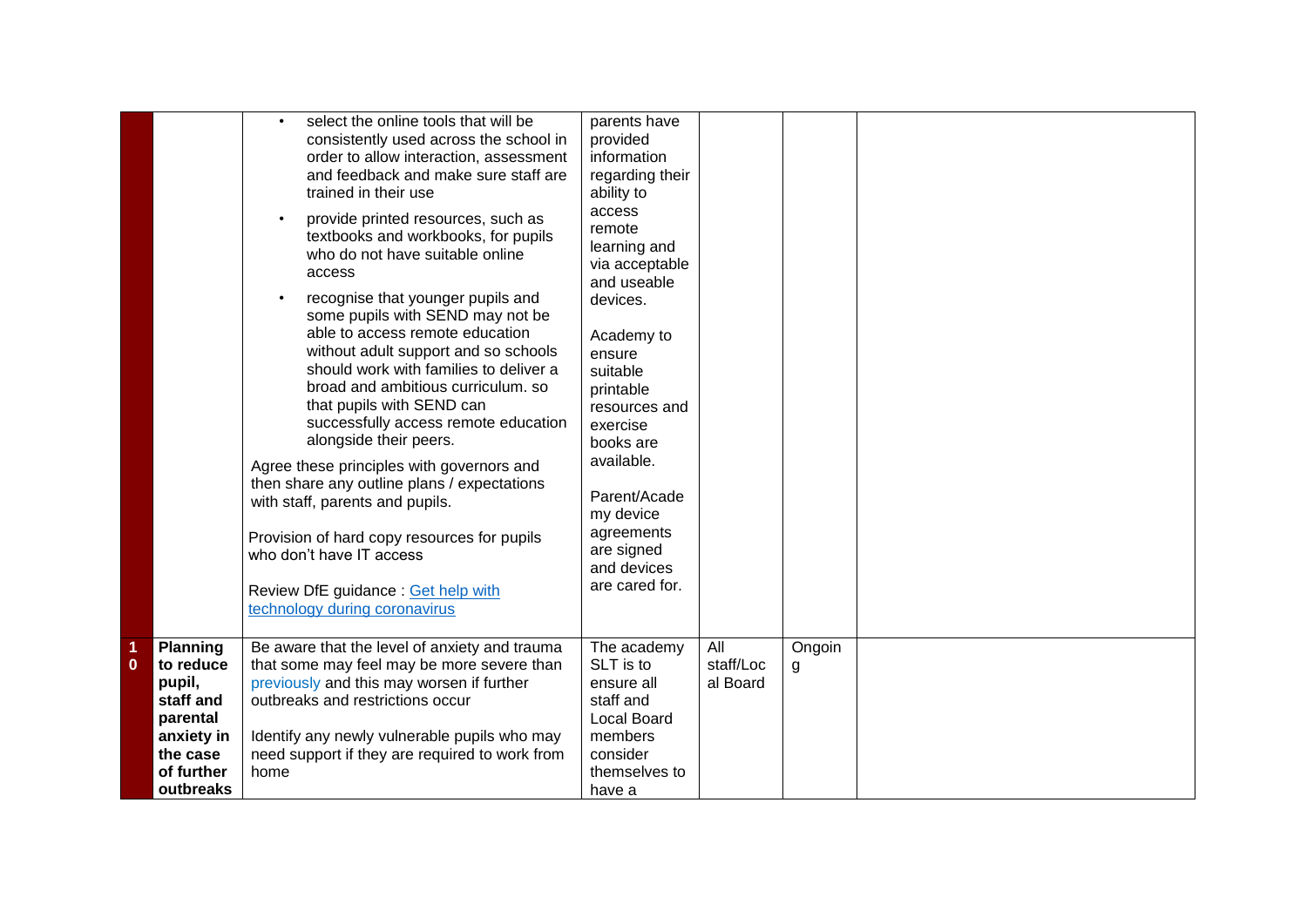| Share the 'Every interaction matters' webinar   | collective     |  |  |
|-------------------------------------------------|----------------|--|--|
| with staff                                      | responsibility |  |  |
|                                                 | in sharing     |  |  |
| Work with school nurses, where they are in      | knowing        |  |  |
| place, to ensure delivery of the healthy child  | where to find  |  |  |
| <b>HYPERLINK</b>                                | information to |  |  |
| "https://www.gov.uk/government/publications/h   | support with   |  |  |
| ealthy-child-programme-0-to-19-health-visitor-  | trauma based   |  |  |
| and-school-nurse-commissioning"programme        | experiences.   |  |  |
| (which includes immunisation)                   |                |  |  |
|                                                 | Such reviews   |  |  |
| Reflect on how well the school managed          | and updates    |  |  |
| wellbeing calls and check ins for pupils during | should always  |  |  |
| the previous lockdowns and be prepared to       | consider the   |  |  |
| continue in the case of further outbreaks and   | age profile of |  |  |
| closures                                        | pupils and     |  |  |
|                                                 | ensure it is   |  |  |
| NHS mental health services have remained        | clear for all  |  |  |
| open, and schools should still refer to their   | members of     |  |  |
| local NHS children and young people's mental    | the academy    |  |  |
| health service.                                 | community to   |  |  |
|                                                 | understand     |  |  |
| DfE, Public Health England and NHS England      | (40% EAL).     |  |  |
| have also recorded a free webinar for school    |                |  |  |
| and college staff which sets out how they can   |                |  |  |
| support their pupils and students. A recording  |                |  |  |
| of this is available here: View webinar         |                |  |  |
|                                                 |                |  |  |
| Ensure teachers know they can access the        |                |  |  |
| free MindEd HYPERLINK                           |                |  |  |
| "https://www.minded.org.uk/" learning platform  |                |  |  |
| for professionals, which contains materials on  |                |  |  |
| peer support, stress, fear and trauma, and      |                |  |  |
| bereavement.                                    |                |  |  |
|                                                 |                |  |  |
| Remind teachers that MindEd have developed      |                |  |  |
| a coronavirus (COVID-19) staff resilience hub   |                |  |  |
| with advice and tips for frontline staff.       |                |  |  |
|                                                 |                |  |  |
|                                                 |                |  |  |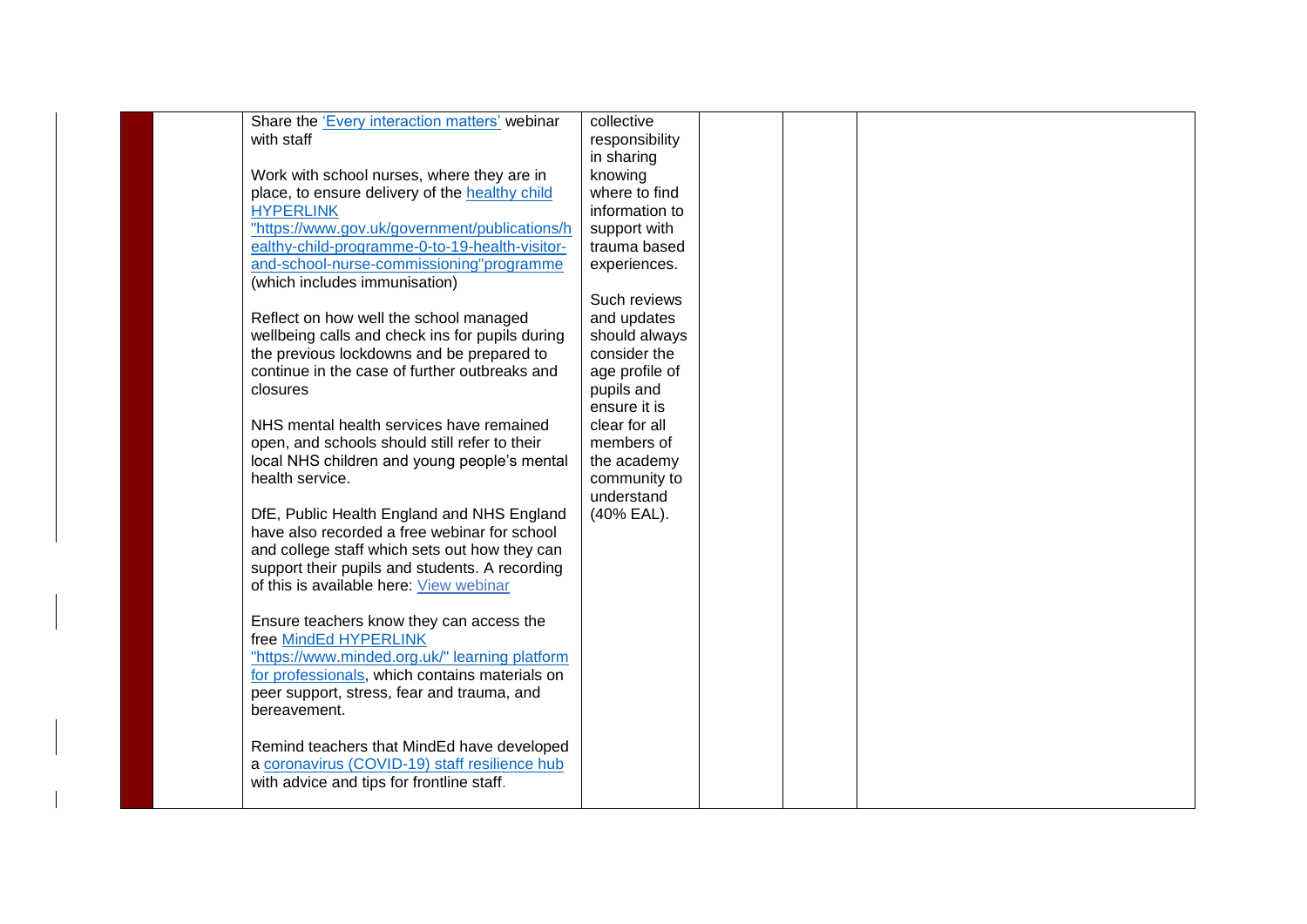| Public Health England have produced<br>guidance for parents and carers on supporting<br>children and young people's mental health and<br>wellbeing. This includes key actions they can<br>take to support their child or young person's |  |
|-----------------------------------------------------------------------------------------------------------------------------------------------------------------------------------------------------------------------------------------|--|
|                                                                                                                                                                                                                                         |  |
|                                                                                                                                                                                                                                         |  |
|                                                                                                                                                                                                                                         |  |
|                                                                                                                                                                                                                                         |  |
| mental health and wellbeing during the                                                                                                                                                                                                  |  |
| pandemic                                                                                                                                                                                                                                |  |
| Schools should continue to record attendance<br>SLT/Adm<br><b>Maintaini</b><br>Academy<br>Ongoin<br>1                                                                                                                                   |  |
| in the register. Schools should follow up on<br>in staff<br>1<br>capacity to<br>Addendum: recording attendance in relation to<br>ng<br>g                                                                                                |  |
| ensure all<br><b>DSLs</b><br>absences of the pupils who are expected to be<br>coronavirus (COVID-19) during the 2020 to<br>accurate                                                                                                     |  |
| in school but where a parent wishes for their<br>absence is<br>2021 academic year<br>attendanc                                                                                                                                          |  |
| child to be absent, we expect schools to<br>recorded and<br>e records                                                                                                                                                                   |  |
| authorise the absence during a national<br>tracked, whilst                                                                                                                                                                              |  |
| lockdown period. Absence will not be<br>relying on                                                                                                                                                                                      |  |
| penalised.<br>regular                                                                                                                                                                                                                   |  |
| communicatio                                                                                                                                                                                                                            |  |
| Parents whose work is critical to the<br>n with parents                                                                                                                                                                                 |  |
| coronavirus (COVID-19) and EU transition<br>and carers.                                                                                                                                                                                 |  |
| (KCSIE, Sept<br>response include those who work in health                                                                                                                                                                               |  |
| and social care and in other key sectors.<br>2021)                                                                                                                                                                                      |  |
| During a national lockdown                                                                                                                                                                                                              |  |
| children with at least one parent or carer who<br>Such reviews                                                                                                                                                                          |  |
| is a critical worker can go to school if required.<br>and updates                                                                                                                                                                       |  |
| This includes parents who may be working<br>should always                                                                                                                                                                               |  |
| from home. Parents should try to keep their<br>consider the                                                                                                                                                                             |  |
| children at home if possible.<br>age profile of                                                                                                                                                                                         |  |
| pupils and                                                                                                                                                                                                                              |  |
| In the case of further closures, schools should<br>ensure it is                                                                                                                                                                         |  |
| speak to parents and carers to identify who<br>clear for all                                                                                                                                                                            |  |
| needs to go to school. If it proves necessary,<br>members of                                                                                                                                                                            |  |
| schools can ask for simple evidence that the<br>the academy                                                                                                                                                                             |  |
| parent in question is a critical worker, such as<br>community to                                                                                                                                                                        |  |
| understand<br>their work ID badge or pay slip. Parents and                                                                                                                                                                              |  |
| carers who are critical workers should keep<br>(40% EAL).                                                                                                                                                                               |  |
| their children at home if they can.                                                                                                                                                                                                     |  |
|                                                                                                                                                                                                                                         |  |
| During a national lockdown vulnerable children                                                                                                                                                                                          |  |
|                                                                                                                                                                                                                                         |  |
| setting following the introduction of national                                                                                                                                                                                          |  |
| and young people who have not attended their                                                                                                                                                                                            |  |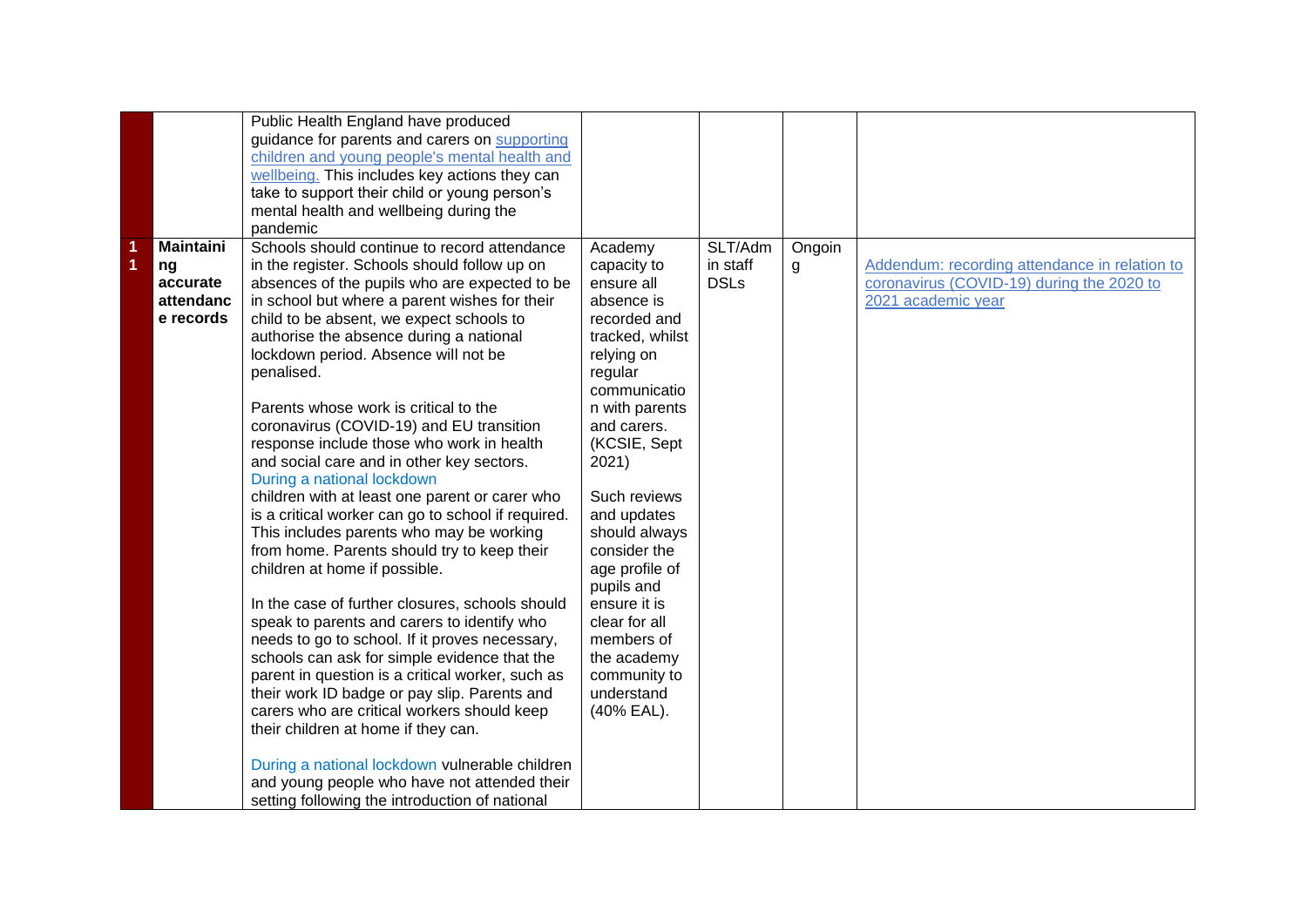| restrictions can revisit that decision at any<br>point in time and parents, carers and young<br>people should talk to their education setting<br>and social worker (if they have one) if they<br>wish to do so. Education settings should also<br>continue to encourage vulnerable children to<br>attend and review whether there are other<br>children and young people who might be<br>newly vulnerable and benefit from on-site<br>attendance. |  |  |
|---------------------------------------------------------------------------------------------------------------------------------------------------------------------------------------------------------------------------------------------------------------------------------------------------------------------------------------------------------------------------------------------------------------------------------------------------|--|--|
| In the case of another national lockdown the<br>Department expects schools to grant<br>applications for leave of absence given the<br>exceptional circumstances.<br>Review any attendance updates should there<br>be school closures                                                                                                                                                                                                              |  |  |

#### **B: Health and Safety**

|    | <b>Action</b>                                       | <b>Comments for consideration</b>                                                                                                                                                                                                                                                                                                                                                                                                                                       | <b>Issues due to the</b><br>context of our<br>school                                                                                                                     | <b>Lead</b> | Date<br><b>Deadline</b>         | <b>Guidance</b>                                                                                                                                                                                                                                                        |
|----|-----------------------------------------------------|-------------------------------------------------------------------------------------------------------------------------------------------------------------------------------------------------------------------------------------------------------------------------------------------------------------------------------------------------------------------------------------------------------------------------------------------------------------------------|--------------------------------------------------------------------------------------------------------------------------------------------------------------------------|-------------|---------------------------------|------------------------------------------------------------------------------------------------------------------------------------------------------------------------------------------------------------------------------------------------------------------------|
| 12 | <b>Revise risk</b><br>assessment(s) as<br>necessary | Ensure the school's COVID19 Risk<br>Assessment is regularly reviewed and<br>updated to reflect any advice / guidance<br>from the government/PHE.<br>Review and update first aid risk<br>assessment to ensure appropriate<br>provision e.g. number of available first<br>aiders, etc.<br>The Health and Safety Executive<br>published guidance on first aid during<br>coronavirus which will support local risk<br>assessments and provides guidance for<br>first aiders | Staffing capacity is<br>to be carefully<br>considered to<br>ensure regular<br>reviews of:<br><b>Risk</b><br>assessment(s)<br><b>Protocols</b><br>Government<br>guidance. | <b>SLT</b>  | Ongoing<br>(and if<br>required) | Actions for schools during<br>the Coronavirus Outbreak<br>Health and safety advice for<br>schools<br><b>East Sussex model Risk</b><br><b>Assessment (See ESCC</b><br>Schools Message Board)<br>Model risk assessments are<br>available on the H&S pages<br>on Webshop. |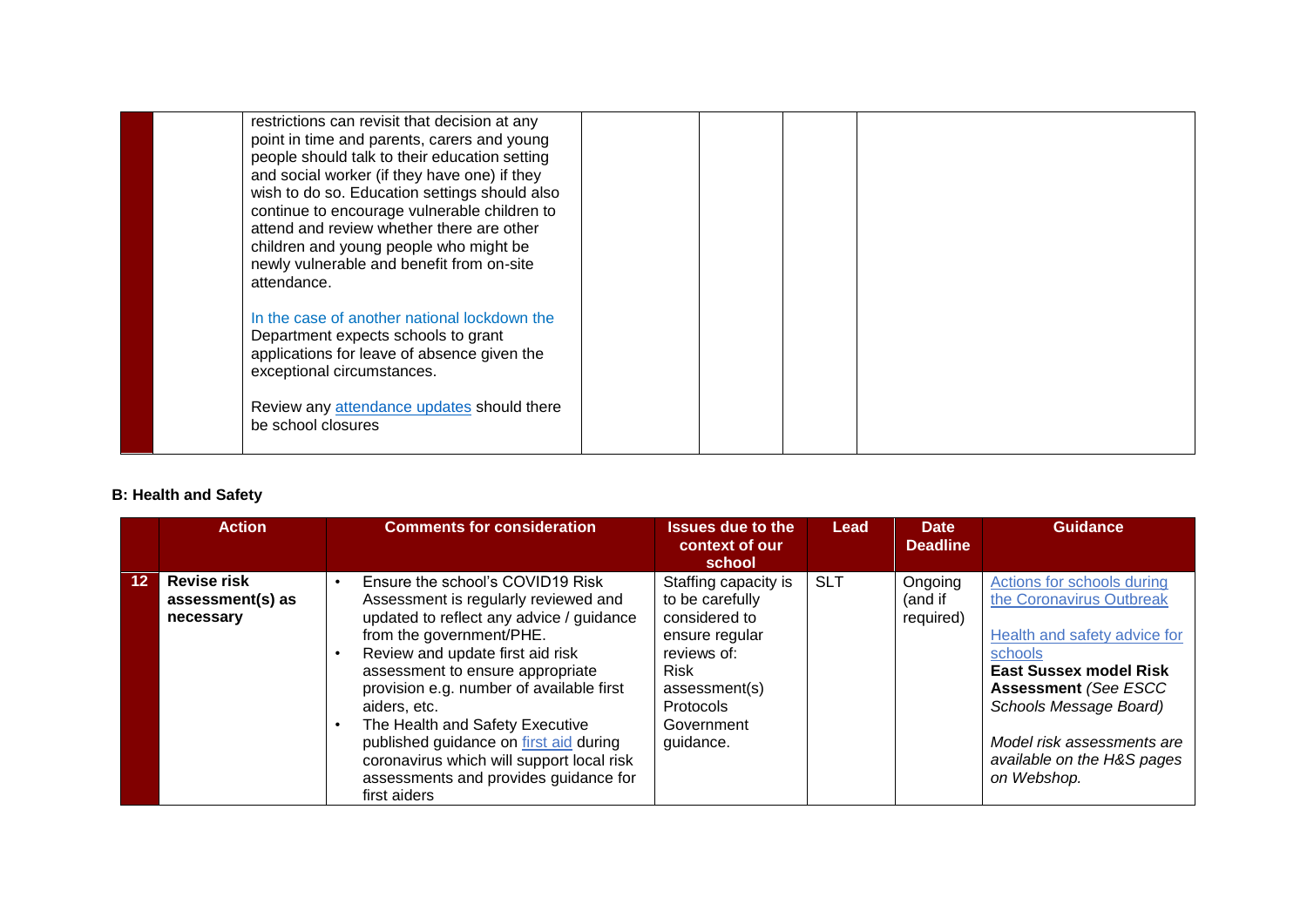|    |                                                                                                                                  | Ensure that measures being put in place<br>are explained to staff and involve staff in                                                                                                                                                                                                                                                                                                                                                                                                                                                                                                                                                                                                                                                                                                                                                                                                                                                                                                                                                                                                                                                                                                                                                                                                                                                                 |                                                                                                                                                                                                                                                                                                                                                                                                                                                                                                                                                                                                               |                                 |                                 |                                                                                                                                                                                                                     |
|----|----------------------------------------------------------------------------------------------------------------------------------|--------------------------------------------------------------------------------------------------------------------------------------------------------------------------------------------------------------------------------------------------------------------------------------------------------------------------------------------------------------------------------------------------------------------------------------------------------------------------------------------------------------------------------------------------------------------------------------------------------------------------------------------------------------------------------------------------------------------------------------------------------------------------------------------------------------------------------------------------------------------------------------------------------------------------------------------------------------------------------------------------------------------------------------------------------------------------------------------------------------------------------------------------------------------------------------------------------------------------------------------------------------------------------------------------------------------------------------------------------|---------------------------------------------------------------------------------------------------------------------------------------------------------------------------------------------------------------------------------------------------------------------------------------------------------------------------------------------------------------------------------------------------------------------------------------------------------------------------------------------------------------------------------------------------------------------------------------------------------------|---------------------------------|---------------------------------|---------------------------------------------------------------------------------------------------------------------------------------------------------------------------------------------------------------------|
| 13 | <b>Site</b><br>Prepare the site for<br>re-opening as well as<br>for future partial or<br>full closure at the<br>direction of PHE | the process to support wellbeing<br>Re-establish suitably accessible<br>information and posters for<br>parents/carers/visitors in welcome areas.<br>E.g. Government guidelines<br>School must ensure that there is access<br>to drinking water and facilities for hand<br>washing and/or access to hand sanitiser<br>Contact contractors and inform them of<br>the closure details and any<br>arrangements on site.<br>Confirm that alternative providers have<br>the appropriate safety arrangements in<br>place in relation to Covid-19 for any<br>pupils attending.<br>Agree arrangements for ensuring that<br>statutory checks continue e.g. legionella,<br>fire etc.<br>Before the school fully re-opens after a<br>closure, review whether there is a need<br>to recommission all systems before the<br>full opening, as would normally be done<br>after a long holiday period. This includes<br>gas, heating, water supply, mechanical<br>and electrical systems, and catering<br>equipment.<br>Before the school fully re-opens after a<br>closure, check all systems are fully<br>working and operating as normal,<br>especially buildings which have been<br>unoccupied.<br>Before the school fully re-opens after a<br>closure, check your fire safety systems<br>including making sure: your fire alarm<br>system and emergency lights are | Staffing capacity is<br>to be carefully<br>considered and<br>articulated to all<br>stakeholders if the<br>academy is unable<br>to achieve the<br>necessary opening<br>of the academy.<br>Such reviews and<br>updates should<br>always consider<br>the age profile of<br>pupils and ensure it<br>is clear for all<br>members of the<br>academy<br>community to<br>understand (40%<br>EAL).<br>Premise Manager<br>role is of<br>paramount<br>importance and if<br>absent the<br>academy requires<br>siginificant support<br>from UoBAT and/or<br>neighbouring<br>Junior setting<br>(through mutual<br>consent). | SLT/ABM/<br>Premises<br>Manager | Ongoing<br>reviews<br>required. | Schools coronavirus<br>operational guidance<br>Good ventilation is essential<br>at all times in classrooms<br>and particularly during this<br>period.<br><b>HSE</b> guidance on ventilation<br>and air conditioning |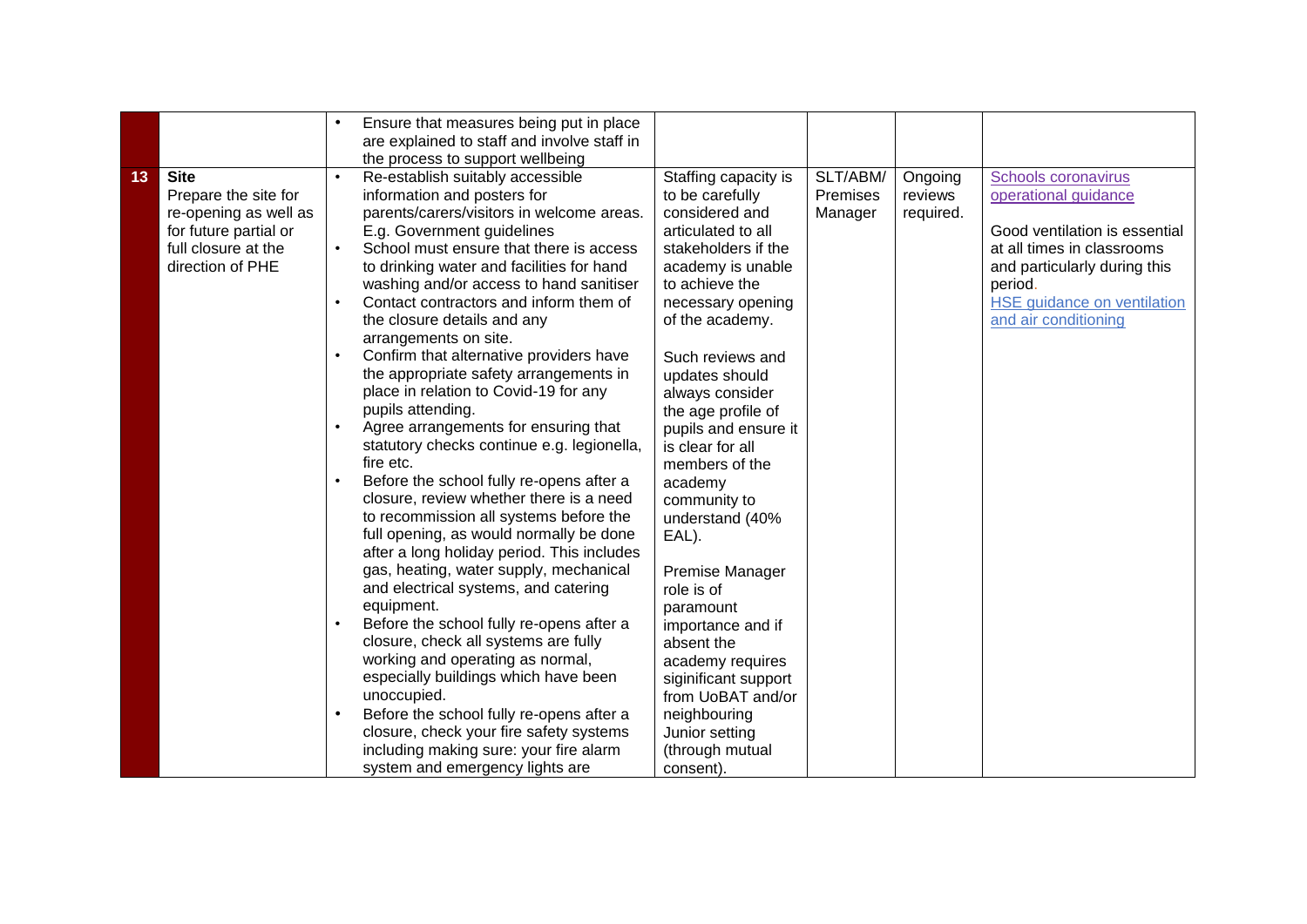|  | . .<br>I fire doors are<br>operational.<br>. and all i |  |  |
|--|--------------------------------------------------------|--|--|
|  | pperational.                                           |  |  |

### **B4: Safeguarding**

| <b>Action</b>                                                                | <b>Comments for</b><br>consideration                                                                                                                                                                                                                                                                                                                                                                                                                                                                                                                                                                                                                                                                                         | <b>Issues due to the</b><br>context of our school                                                                                                                                                                                                                                                                                                                                                                                                                            | <b>Date</b><br>Lead<br><b>Deadline</b> | <b>Guidance</b>                                                                                                      |
|------------------------------------------------------------------------------|------------------------------------------------------------------------------------------------------------------------------------------------------------------------------------------------------------------------------------------------------------------------------------------------------------------------------------------------------------------------------------------------------------------------------------------------------------------------------------------------------------------------------------------------------------------------------------------------------------------------------------------------------------------------------------------------------------------------------|------------------------------------------------------------------------------------------------------------------------------------------------------------------------------------------------------------------------------------------------------------------------------------------------------------------------------------------------------------------------------------------------------------------------------------------------------------------------------|----------------------------------------|----------------------------------------------------------------------------------------------------------------------|
| Safeguarding<br>14<br>(including<br>online safety)<br>during the<br>outbreak | Review the child<br>$\bullet$<br>protection policy so<br>that it reflects the<br>updated guidance<br>Ensure adherence to<br>$\bullet$<br>statutory duties as<br>outlined in KCSIE<br>(updated September<br>2021)<br>Update Code of<br>$\bullet$<br>Conduct for staff to<br>include COVID-19<br>issues<br>Ensure suitably trained<br>$\bullet$<br>people are onsite<br>Review online safety<br>$\bullet$<br>considerations in and<br>out of school<br>Ask visitors to assess<br>$\bullet$<br>themselves in terms of<br>having any symptoms<br>of COVID-19 before<br>coming into the school<br>Ensure that record<br>$\bullet$<br>keeping is up to date<br>particularly where<br>children have not been<br>in school, or where | The safeguarding team<br>All<br>requires clear,<br>regular and<br>staff<br>effective<br>communication<br>between the<br>lead DSL and<br>3 Deputy<br>DSLs.<br>Regular review of<br>online safety to<br>ensure<br>considerations<br>are further<br>considered in,<br>but particularly<br>outside of the<br>academy.<br>Staff could have a<br>lower capacity<br>to record<br>safeguarding<br>matters and<br>conversations<br>on CPOMs to<br>support<br>common<br>understanding. | <b>DSLs</b><br>Ongoing                 | Schools must have regard to the statutory KCSIE<br>2020 safeguarding guidance, keeping children safe<br>in education |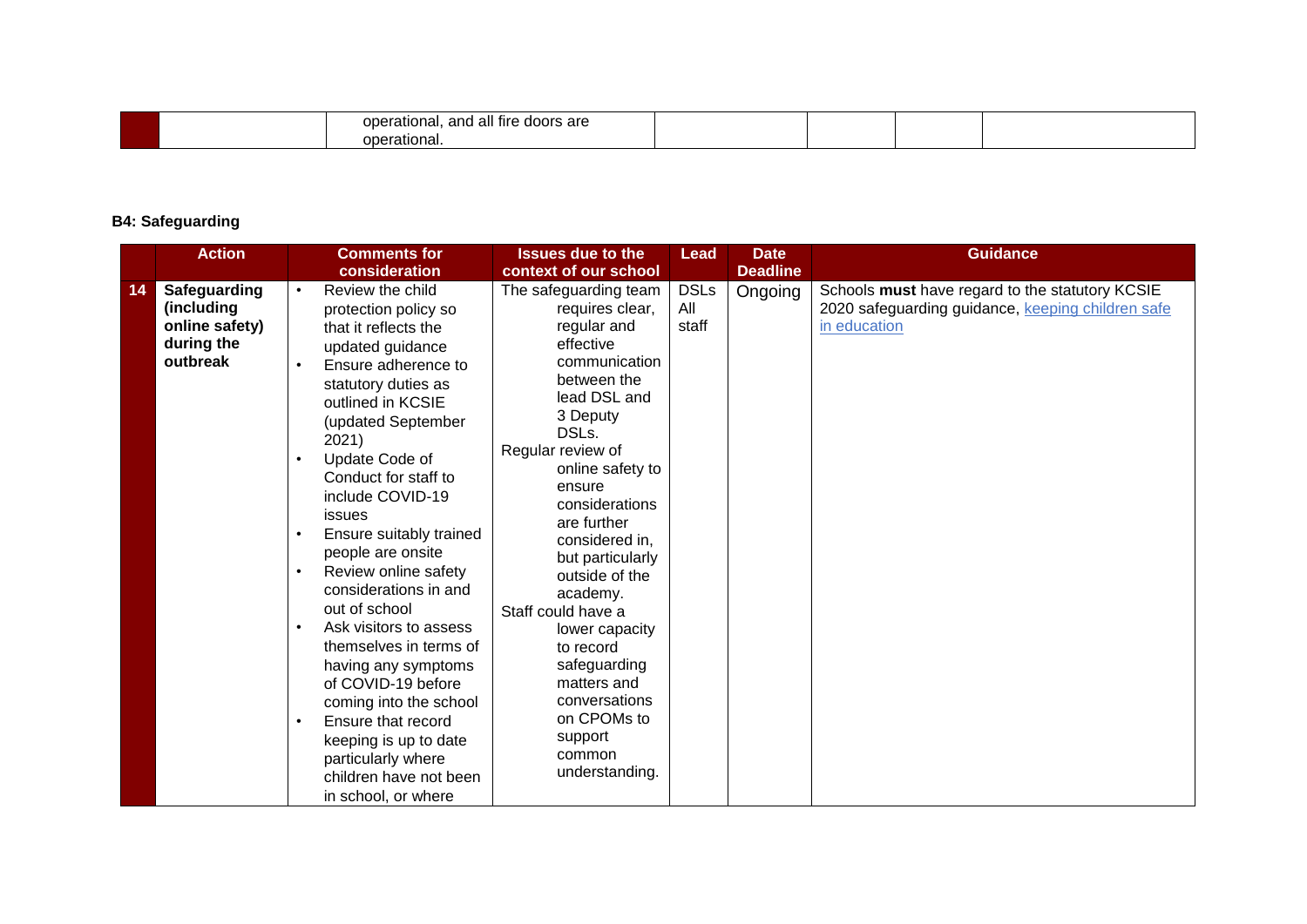|    |                                                                | they have attended<br>other settings.<br>It is expected that schools<br>will have a trained DSL (or<br>deputy) available on site.<br>However, it is recognised<br>that for some schools there<br>may be operational<br>challenges to this. In such<br>cases, there are two<br>options to consider:<br>• a trained DSL (or deputy)<br>from the school can be<br>available to be contacted<br>via phone or online video,<br>for example working from<br>home<br>• sharing trained DSLs (or<br>deputies) with other<br>schools (who should be<br>available to be contacted<br>via phone or online video)<br>Where a trained DSL (or<br>deputy) is not on site, in<br>addition to one of the<br>above options, a senior<br>leader should take<br>responsibility for co-<br>ordinating safeguarding on<br>site. | The academy staff,<br>particularly<br>DSLs, to hold<br><b>WSCC LA</b><br>Social Care to<br>account if<br>safeguarding<br>responsibilities<br>are not<br>fulfilled. |                             |         |                                                                                                                                            |
|----|----------------------------------------------------------------|------------------------------------------------------------------------------------------------------------------------------------------------------------------------------------------------------------------------------------------------------------------------------------------------------------------------------------------------------------------------------------------------------------------------------------------------------------------------------------------------------------------------------------------------------------------------------------------------------------------------------------------------------------------------------------------------------------------------------------------------------------------------------------------------------------|--------------------------------------------------------------------------------------------------------------------------------------------------------------------|-----------------------------|---------|--------------------------------------------------------------------------------------------------------------------------------------------|
| 15 | <b>Support for</b><br>vulnerable<br>families and<br>members of | Regular telephone<br>$\bullet$<br>calls to families<br>Individual support<br>$\bullet$<br>plans around the<br>family of vulnerable                                                                                                                                                                                                                                                                                                                                                                                                                                                                                                                                                                                                                                                                         | The safeguarding team<br>requires clear,<br>regular and<br>effective<br>communication                                                                              | <b>DSLs</b><br>All<br>staff | Ongoing | TES article on how to support disadvantaged<br>families:<br>https://www.tes.com/news/coronavirus-6-ways-<br>support-disadvantaged-families |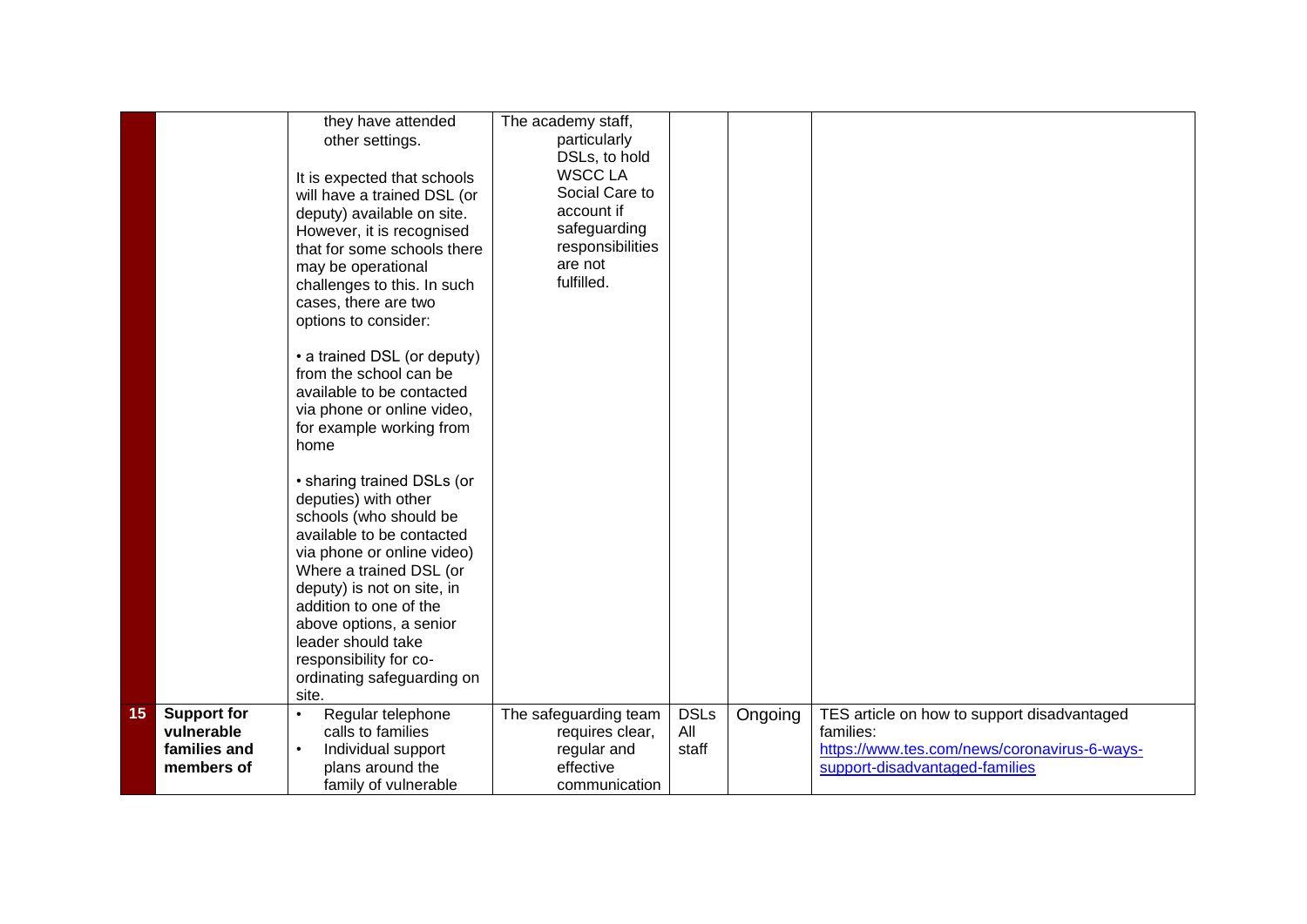| the community     | pupils, working              | between the        | <b>ISEND guidance: (Supporting Pupils with SEND to</b> |
|-------------------|------------------------------|--------------------|--------------------------------------------------------|
| at higher risk    | alongside other              | lead DSL and       | return to School)                                      |
| Plan support      | agencies as                  | 3 Deputy           | https://czone-                                         |
| packages for      | appropriate.                 | DSLs.              | backoffice.azurewebsites.net/media/6329/supporting-    |
| these families in | Continue to work in          | Regular review of  | pupils-with-send-to-return-to-school.pdf               |
| order to help     | partnership with local       | online safety to   |                                                        |
| alleviate         | <b>BAME</b> and/or faith     | ensure             | PHE's review of the impact of Covid-19 on BAME         |
| heightened        | communities to               | considerations     | groups identified "There is an association between     |
| anxiety during    | reinforce individual and     | are further        | belonging to some ethnic groups and the likelihood     |
| an outbreak       | household risk               | considered in,     | of testing positive and dying with COVID-19"           |
|                   | reduction strategies         | but particularly   | "Longstanding inequalities have been exacerbated       |
|                   | relevant to the school       | outside of the     | by COVID-19"                                           |
|                   | community                    | academy.           |                                                        |
|                   | Decide which                 | Staff could have a | <b>BAMEed's resources</b>                              |
|                   | member(s) of staff will      | lower capacity     | https://www.bameednetwork.com/resources                |
|                   | be the single point of       | to record          |                                                        |
|                   | contact for parents and      | safeguarding       |                                                        |
|                   | communicate this to          | matters and        |                                                        |
|                   | parents.                     | conversations      |                                                        |
|                   | Update the website as        | on CPOMs to        |                                                        |
|                   | applicable.                  | support            |                                                        |
|                   | Brief staff to be alert to   | common             |                                                        |
|                   | signs of poor welfare,       | understanding.     |                                                        |
|                   | poor mental health or        |                    |                                                        |
|                   | neglect that may             |                    |                                                        |
|                   | escalate during any          |                    |                                                        |
|                   | additional school            |                    |                                                        |
|                   | closures and agree           |                    |                                                        |
|                   | referral route to DSL        |                    |                                                        |
|                   | team.                        |                    |                                                        |
|                   |                              |                    |                                                        |
|                   | If vulnerable children and   |                    |                                                        |
|                   | young people do not          |                    |                                                        |
|                   | attend, schools should:      |                    |                                                        |
|                   |                              |                    |                                                        |
|                   | • work together with the     |                    |                                                        |
|                   | local authority and social   |                    |                                                        |
|                   | worker (where applicable)    |                    |                                                        |
|                   | to follow up with the parent |                    |                                                        |